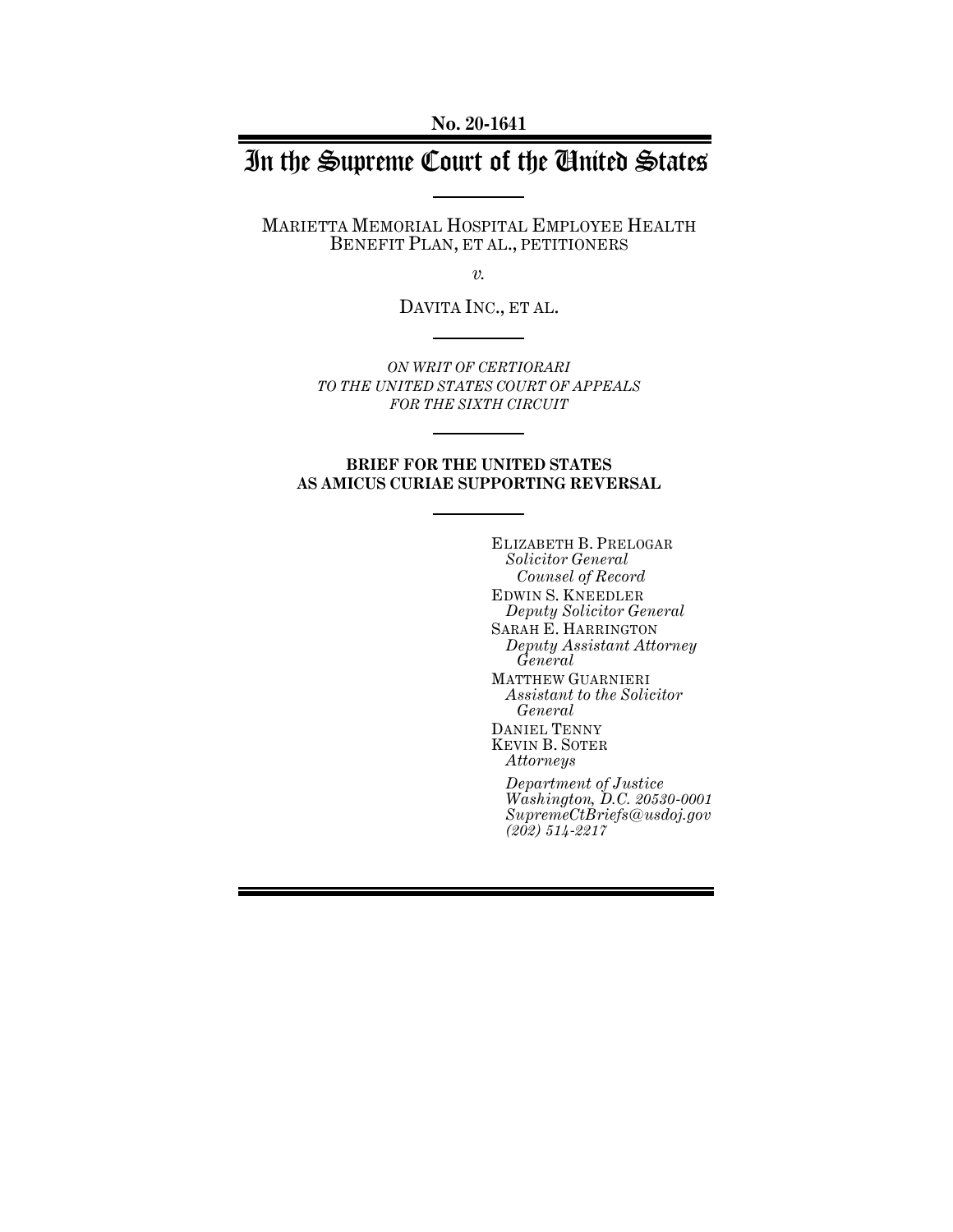## **QUESTION PRESENTED**

Individuals with end-stage renal disease are eligible to enroll in Medicare after they begin routine dialysis treatment or receive a kidney transplant. 42 U.S.C. 426-1. When an individual who is covered by a group health plan becomes eligible for Medicare on that basis, the Medicare Secondary Payer statute, 42 U.S.C. 1395y(b), provides for a 30-month coordination period during which the group health plan is the individual's primary insurer but Medicare is available as a secondary payer, if the individual enrolls in Medicare. The statute provides that, during the 30-month period, a group health plan "may not take into account that an individual is" eligible for Medicare because of end-stage renal disease.  $42$  U.S.C.  $1395y(b)(1)(C)(i)$ . The statute also provides that a group health plan "may not differentiate in the benefits it provides between individuals having end stage renal disease and other individuals covered by such plan on the basis of the existence of end stage renal disease, the need for renal dialysis, or in any other manner."  $42$  U.S.C.  $1395y(b)(1)(C)(ii)$ . The question presented is as follows:

Whether a group health plan that provides uniform dialysis benefits to all individuals covered by the plan nonetheless violates the Medicare Secondary Payer statute's provisions regarding end-stage renal disease, 42 U.S.C.  $1395y(b)(1)(C)$ , where the plan's dialysis benefits are alleged to have been set at artificially low levels that have a disproportionate effect on individuals with end-stage renal disease, who need frequent dialysis, in order to cause such individuals to leave the plan and enroll in Medicare.

(I)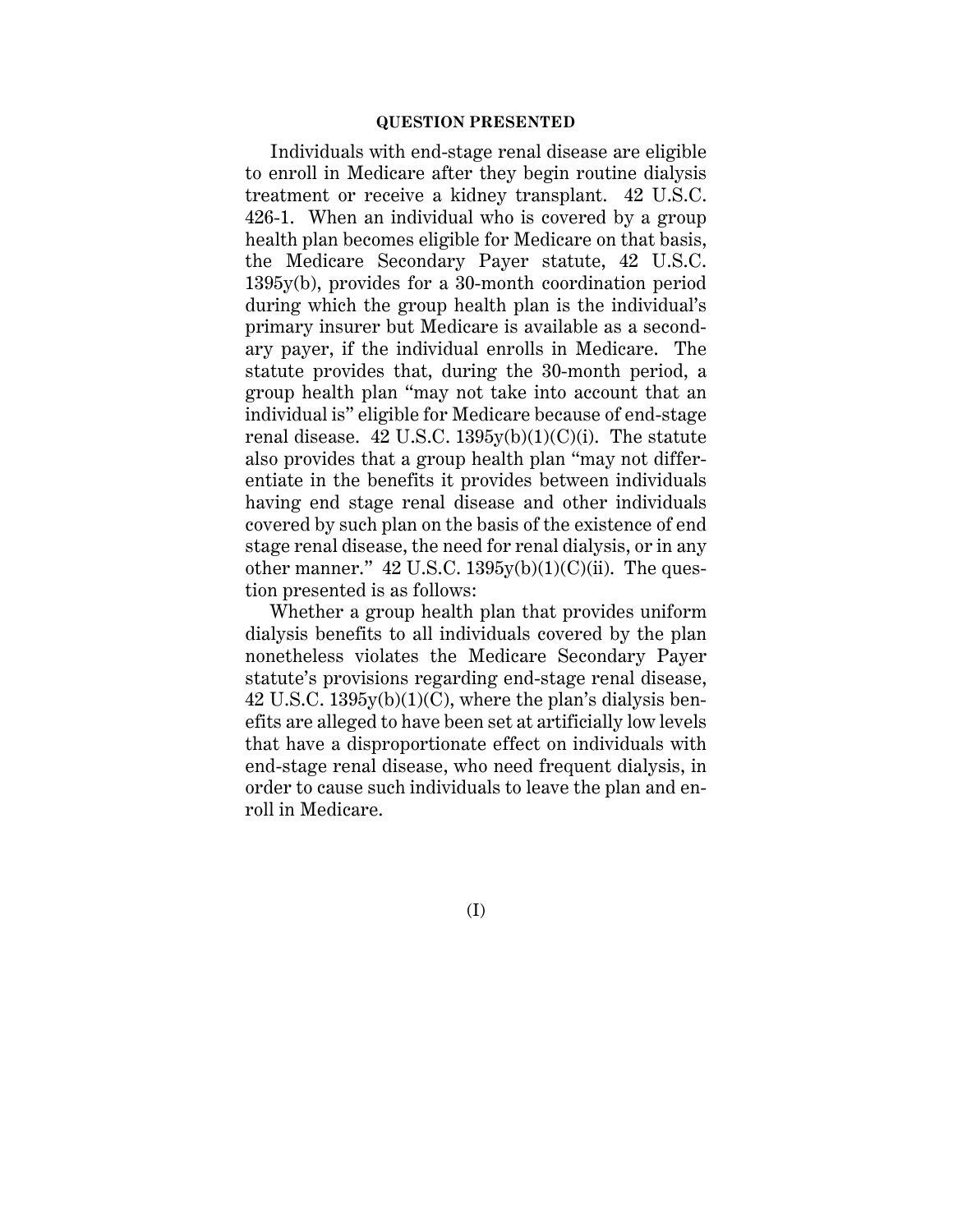## **TABLE OF CONTENTS**

| Statement:                                             |
|--------------------------------------------------------|
|                                                        |
|                                                        |
|                                                        |
| Argument:                                              |
| Respondents' allegations fail to state a claim for a   |
| violation of the Medicare Secondary Payer statute 14   |
| A. A group health plan may uniformly limit dialysis    |
| benefits without violating the MSP statute 15          |
| Petitioners' group health plan provides the<br>1.      |
| same benefits regardless of an individual's            |
| ESRD-based Medicare eligibility 16                     |
| Petitioners' group health plan does not<br>2.          |
| differentiate in the benefits it provides to           |
| individuals with ESRD and individuals without          |
|                                                        |
| B. The court of appeals' contrary view lacks merit  27 |
|                                                        |
| The discrimination-by-proxy theory does not<br>1.      |
| suffice to state a claim, where the plan provides      |
|                                                        |
| The MSP statute does not create disparate-<br>2.       |
|                                                        |
| 3.<br>Respondents' contrary interpretation would be    |
|                                                        |
| Other laws may afford protections to individuals<br>4. |
|                                                        |
|                                                        |

## **TABLE OF AUTHORITIES**

Cases:

| Bray v. Alexandria Women's Health Clinic, |  |
|-------------------------------------------|--|
|                                           |  |

## (III)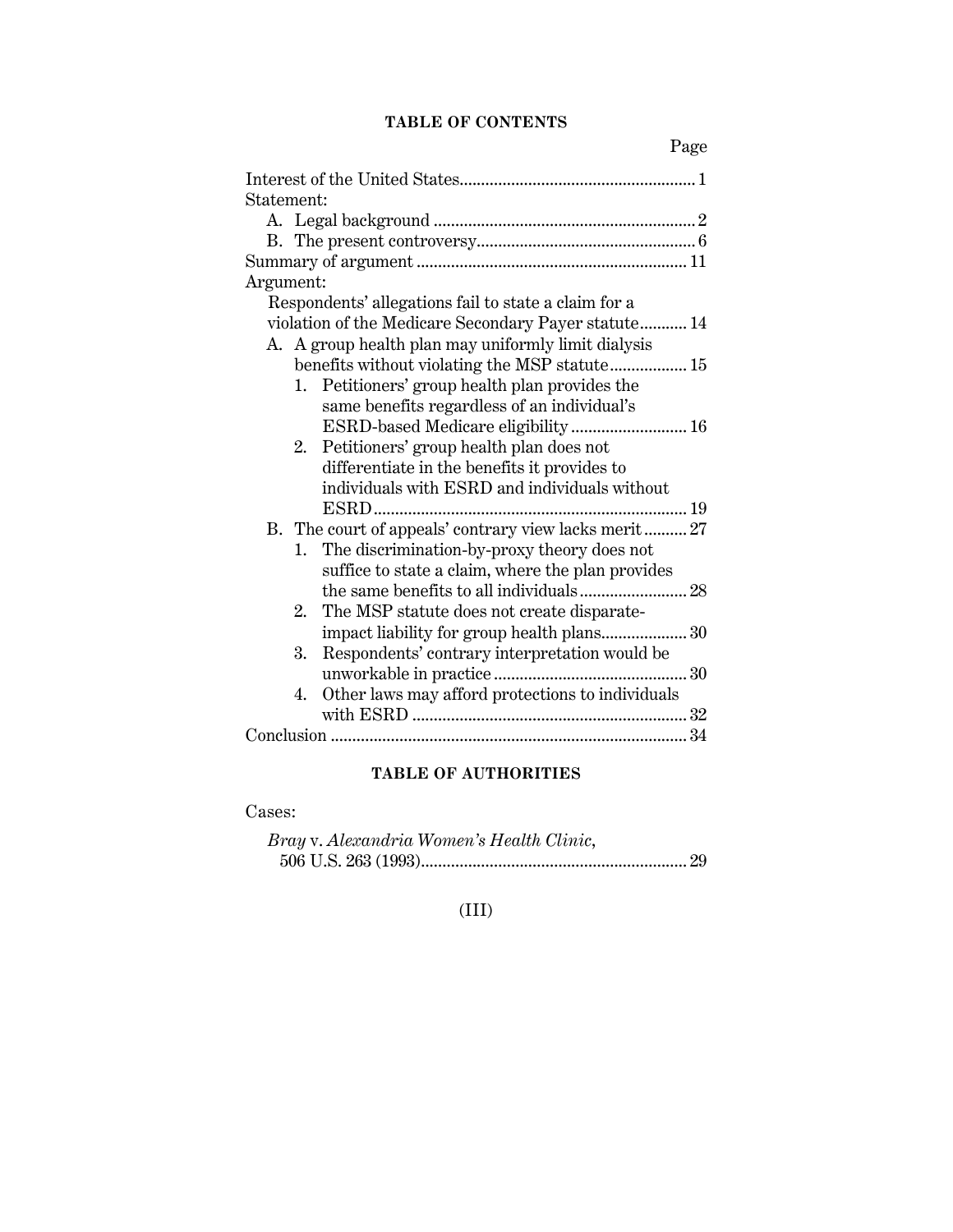| Cases—Continued:                                                                          | Page |
|-------------------------------------------------------------------------------------------|------|
| Cyan, Inc. v. Beaver Cnty. Emps. Retirement Fund,                                         |      |
| DaVita Inc. v. Amy's Kitchen, Inc., 981 F.3d 664                                          |      |
| FDA v. Brown & Williamson Tobacco Corp.,                                                  |      |
| Health Ins. Ass'n of Am., Inc. v. Shalala,<br>23 F.3d 412 (D.C. Cir. 1994), cert. denied, |      |
| Metropolitan Life Ins. Co. v. Massachusetts,                                              |      |
| Michigan v. Bay Mills Indian Cmty., 572 U.S. 782                                          | 32   |
|                                                                                           | 29   |
| Steel Co. v. Citizens for a Better Env't,                                                 |      |
| United States v. Rhode Island Insurers' Insolvency                                        |      |
| United States v. Beggerly, 524 U. J. 38 (1998) 26                                         |      |
| Zinman v. Shalala, 67 F.3d 841 (9th Cir. 1995) 2                                          |      |

Statutes and regulations:

| Balanced Budget Act of 1997, Pub. L. No. 105-33,      |  |
|-------------------------------------------------------|--|
| Tit. IV, Subtit. G, Ch. 3, § 4631(b), 111 Stat. 486 5 |  |
| Employee Retirement Income Security Act of 1974,      |  |
|                                                       |  |
|                                                       |  |
|                                                       |  |
|                                                       |  |
|                                                       |  |
|                                                       |  |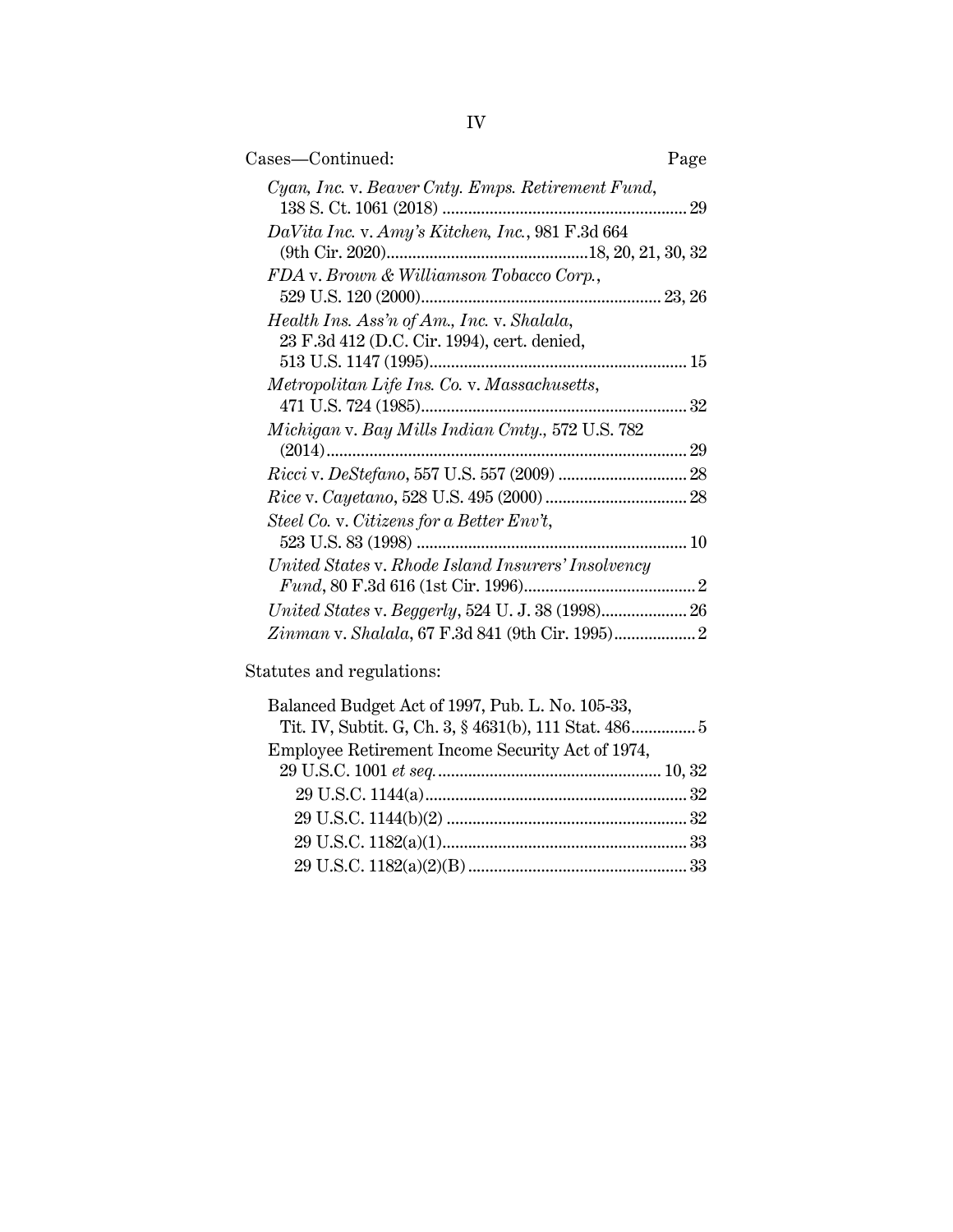| Statutes and regulations-Continued:            | Page |
|------------------------------------------------|------|
| Medicare and Medicaid Amendments of 1980,      |      |
| Pub. L. No. 96-499, Tit. IX, Pt. B, Subpt. II, |      |
|                                                |      |
| Patient Protection and Affordable Care Act,    |      |
|                                                |      |
| Social Security Act, Tit. XVIII,               |      |
|                                                |      |
|                                                |      |
|                                                |      |
|                                                |      |
|                                                |      |
|                                                |      |
|                                                |      |
|                                                |      |
|                                                |      |
|                                                |      |
|                                                |      |
|                                                |      |
|                                                |      |
|                                                |      |
|                                                |      |
|                                                |      |
|                                                |      |
| Social Security Amendments of 1972,            |      |
| Pub. L. No. 92-603, Tit. II, § 299I,           |      |
|                                                |      |
|                                                |      |
|                                                |      |
|                                                |      |
|                                                |      |
|                                                |      |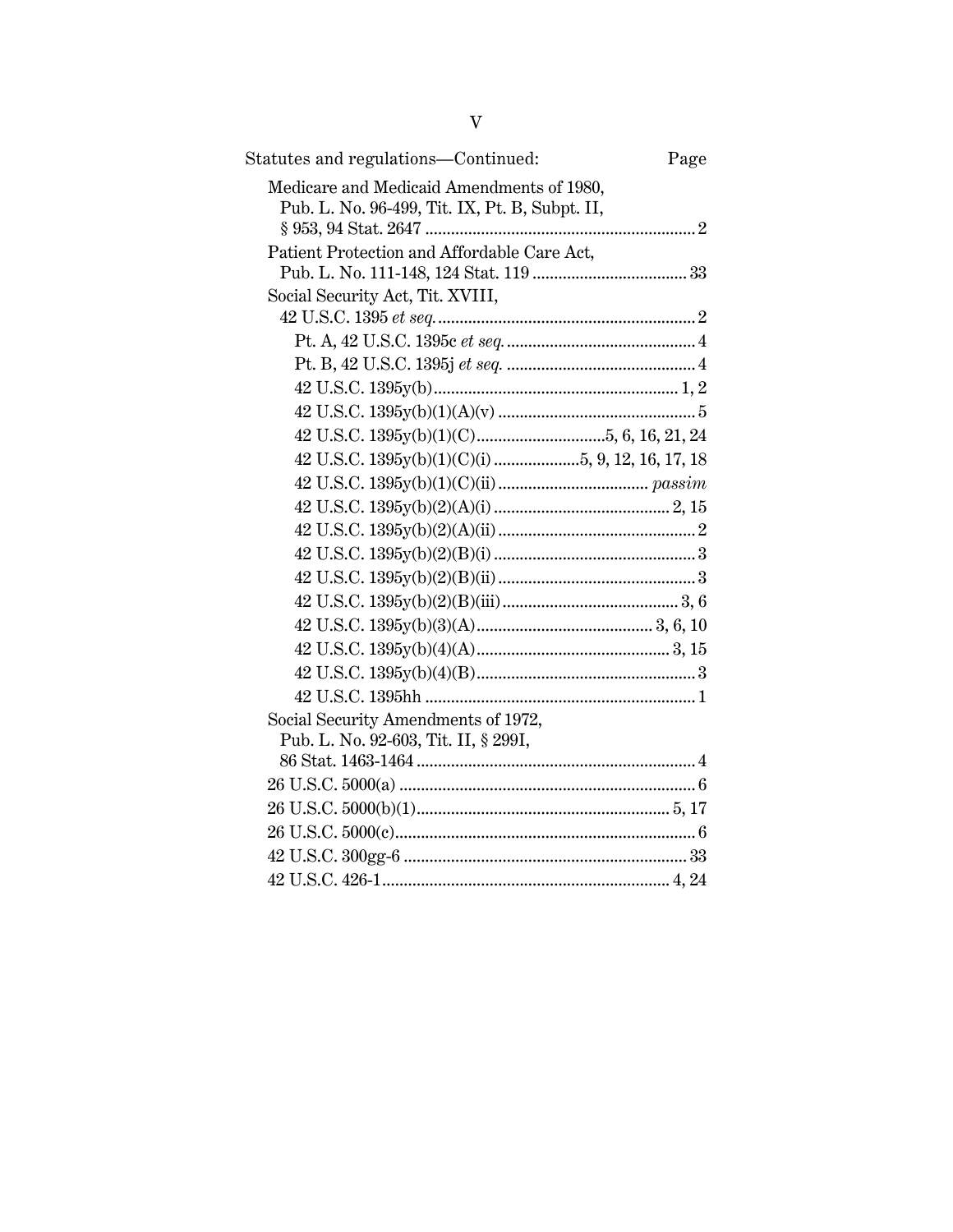| Statutes and regulations—Continued: | Page |
|-------------------------------------|------|
|                                     |      |
|                                     |      |
|                                     |      |
|                                     |      |
|                                     |      |
|                                     |      |
|                                     |      |
| 42 C.F.R.:                          |      |
| Pt. 406:                            |      |
|                                     |      |
| Pt. 411:                            |      |
|                                     |      |
|                                     |      |
|                                     |      |
|                                     |      |
|                                     |      |
|                                     |      |
|                                     |      |
|                                     |      |
|                                     |      |
|                                     |      |
|                                     |      |
|                                     |      |
|                                     |      |
|                                     |      |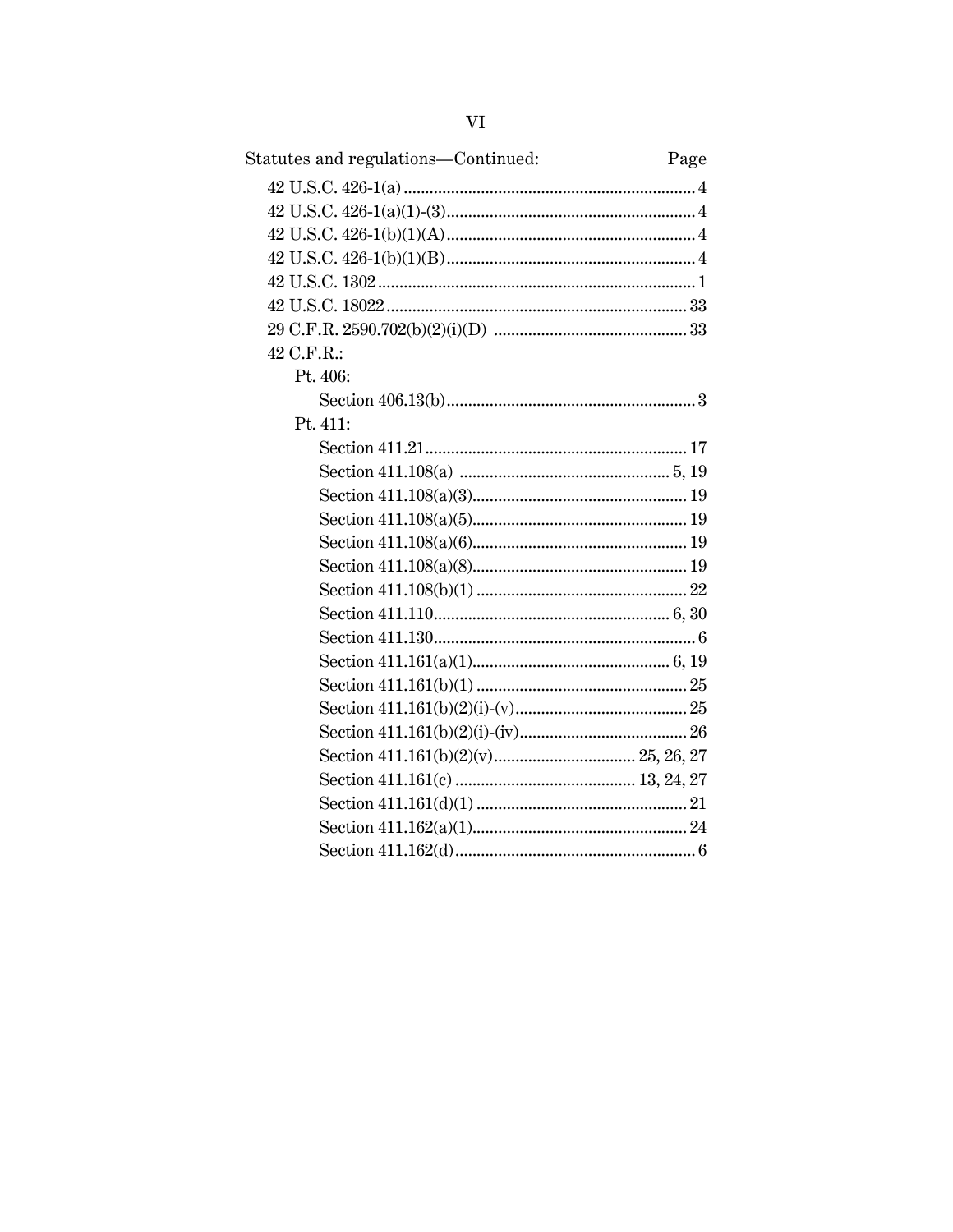| Regulations—Continued: | Page |
|------------------------|------|
| $45$ C.F.R.:           |      |
|                        |      |
|                        |      |
|                        |      |

Miscellaneous:

| Centers for Medicare & Medicaid Servs., Medicare  |
|---------------------------------------------------|
| Coverage of Kidney Dialysis & Kidney Transplant   |
| Services (Sept. 2020)                             |
| <i>Essentials of Chronic Kidney Disease</i>       |
|                                                   |
|                                                   |
| U.S. Gen. Accounting Office, B-252171, Medicare:  |
| <b>Impact of OBRA-90's Dialysis Provisions on</b> |
|                                                   |
|                                                   |
| Suzanne M. Kirchoff, Cong. Res. Serv., R45290,    |
| Medicare Coverage of End-Stage Renal Disease      |
|                                                   |
| National Inst. of Diabetes & Digestive & Kidney   |
| Diseases:                                         |
| Kidney Disease Statistics for the United States   |
|                                                   |
| What is Kidney Failure? (last reviewed Jan.       |
|                                                   |
| The American Heritage Dictionary of the Eng-      |
| 17                                                |
|                                                   |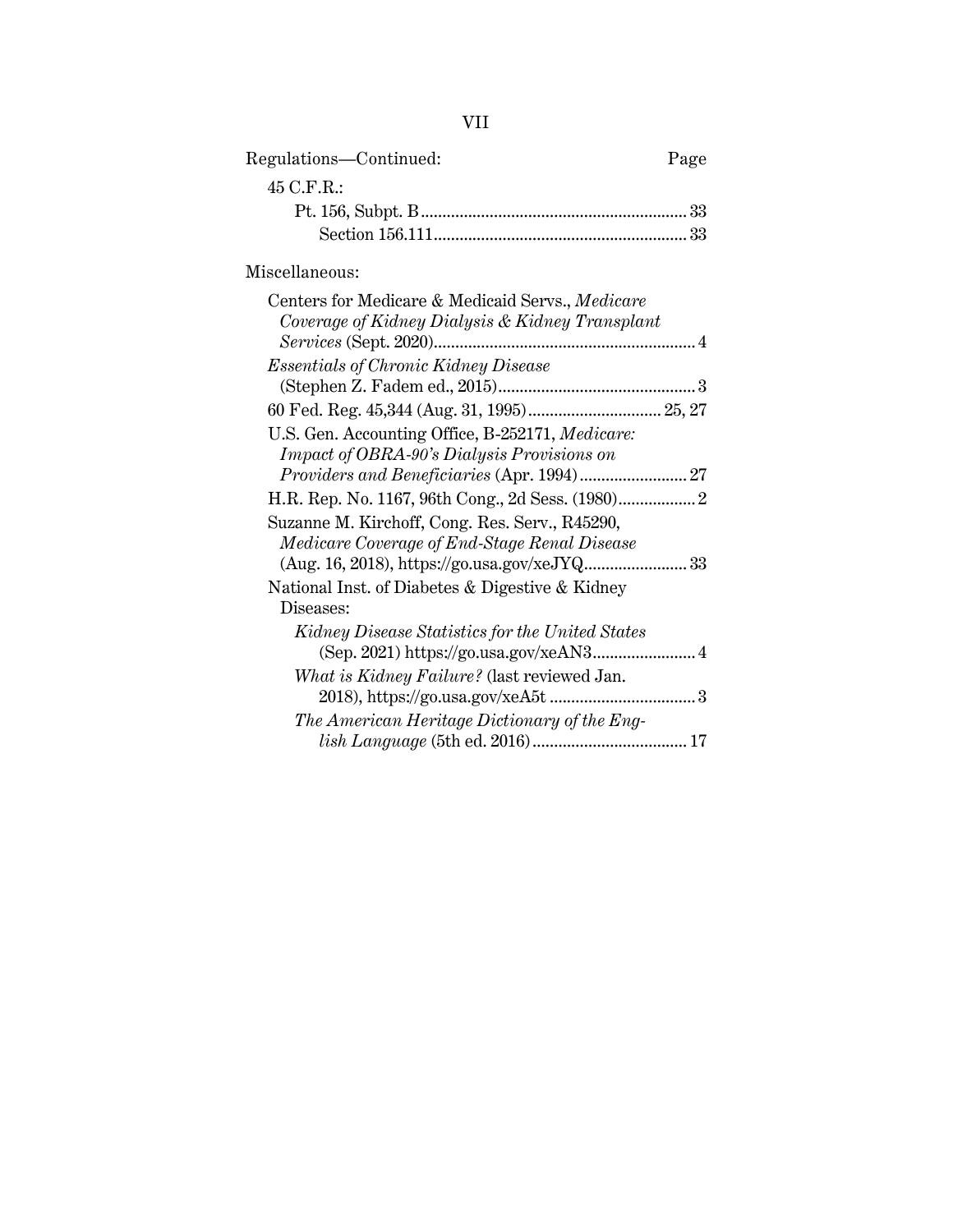## In the Supreme Court of the United States

No. 20-1641

MARIETTA MEMORIAL HOSPITAL EMPLOYEE HEALTH BENEFIT PLAN, ET AL., PETITIONERS

*v.*

DAVITA INC., ET AL.

*ON WRIT OF CERTIORARI TO THE UNITED STATES COURT OF APPEALS FOR THE SIXTH CIRCUIT*

### **BRIEF FOR THE UNITED STATES AS AMICUS CURIAE SUPPORTING REVERSAL**

### **INTEREST OF THE UNITED STATES**

This case concerns provisions in the Medicare Secondary Payer statute, 42 U.S.C. 1395y(b), which require coordination of the benefits provided by Medicare and group health plans for individuals with end-stage renal disease. Congress has vested the Secretary of Health and Human Services with broad authority to administer Medicare, see 42 U.S.C. 1302 and 1395hh, and the Secretary has issued regulations to implement the Medicare Secondary Payer statute. The question presented implicates the Secretary's regulations and, more broadly, the proper administration of the Medicare Secondary Payer statute.

(1)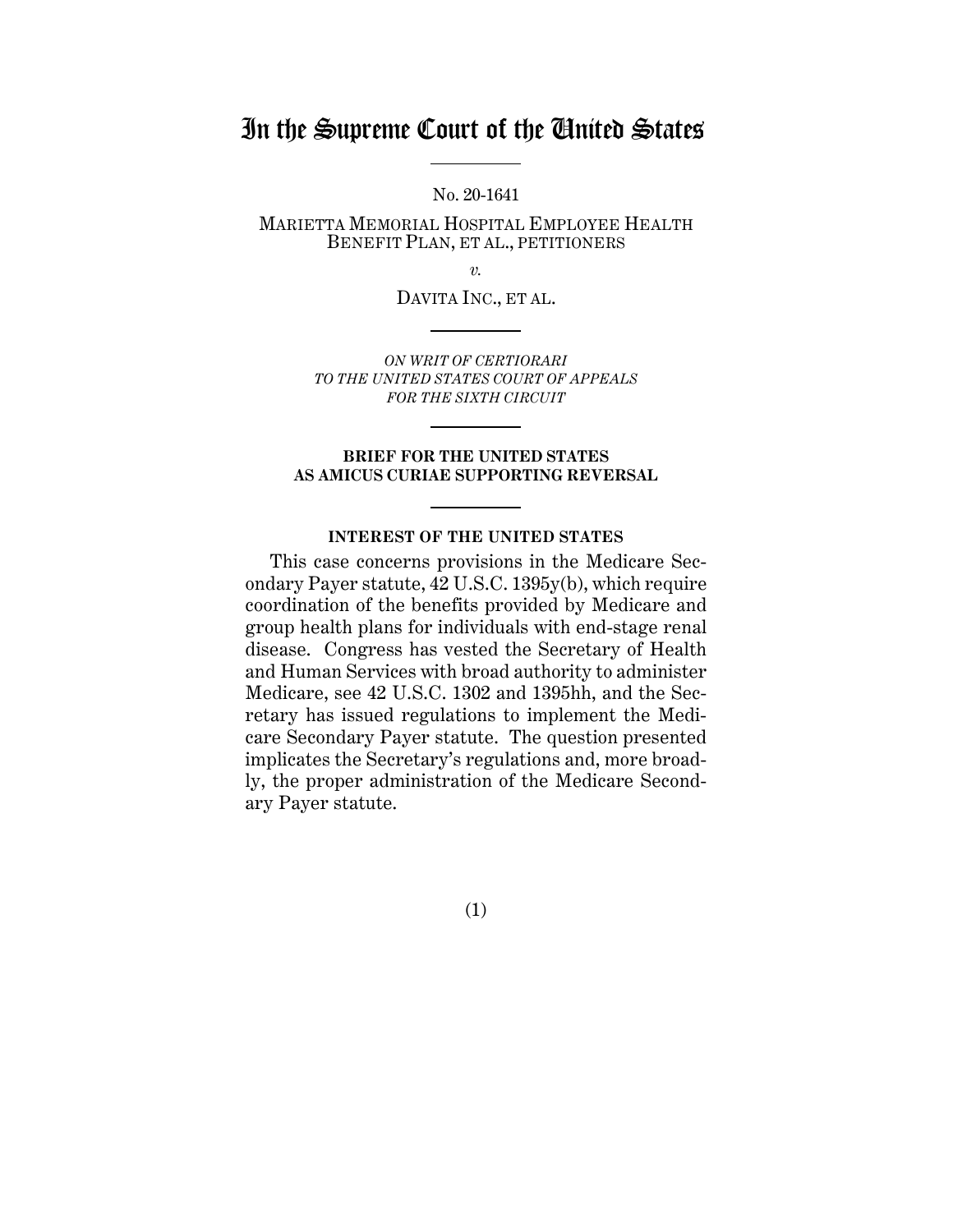#### **STATEMENT**

### **A. Legal Background**

1. The Medicare program, established in 1965 by Title XVIII of the Social Security Act, 42 U.S.C. 1395 *et seq.*, provides federally funded health insurance for the elderly and certain people with disabilities. As first enacted, Medicare was generally "the primary payer for medical services supplied to a beneficiary, even when such services were covered by other insurance such as an employer group health plan." *Zinman* v. *Shalala*, 67 F.3d 841, 843 (9th Cir. 1995). In 1980, Congress responded to rising costs in the program by enacting the Medicare Secondary Payer (MSP) statute, 42 U.S.C. 1395y(b), which makes Medicare a secondary payer to insurance plans covering the same beneficiary for the same benefits. See Medicare and Medicaid Amendments of 1980, Pub. L. No. 96-499, Tit. IX, Pt. B, Subpt. II, § 953, 94 Stat. 2647; see also H.R. Rep. No. 1167, 96th Cong., 2d Sess. 352 (1980). The statute was designed to "lower[] overall federal Medicare disbursements by requiring Medicare beneficiaries to exhaust" other insurance benefits "before resorting to their Medicare coverage." *United States* v. *Rhode Island Insurers' Insolvency Fund*, 80 F.3d 616, 618 (1st Cir. 1996).

The MSP statute provides that payment may not be made under the Medicare program for "any item or service to the extent that" payment for that item or service either "has been made" or "can reasonably be expected to be made" by specified forms of primary insurance. 42 U.S.C.  $1395y(b)(2)(A)(i)$  and (ii). In those dual-coverage situations, Medicare remains available as a secondary payer. When the payment from the primary plan is "less than the amount of the charge for [an] item or service," Medicare pays "for the remainder of such charge,"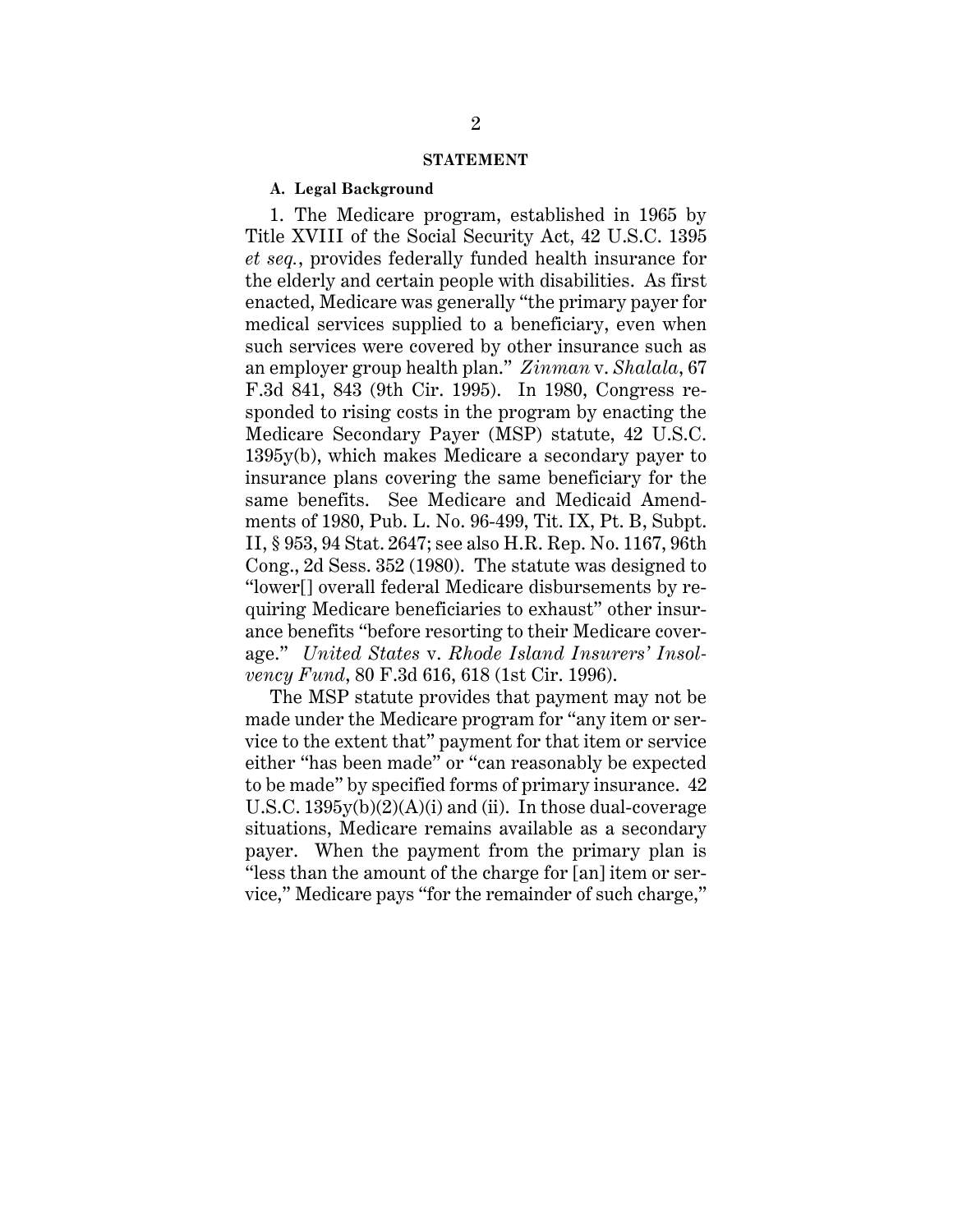typically up to the amount that Medicare would pay in the absence of other insurance and subject to certain other limitations. 42 U.S.C. 1395y(b)(4)(A) and (B).

If payment from a primary plan "cannot reasonably be expected \* \* \* promptly," then Medicare may make a conditional payment,  $42 \text{ U.S.C. } 1395 \text{y(b)}(2)(\text{B)}(i)$ , subject to the federal government's right to reimbursement from the primary plan, see 42 U.S.C.  $1395v(b)(2)(B)(i)$ and (ii). If a primary plan fails to reimburse the Medicare program as required by the MSP statute, the United States may bring a civil enforcement action "against any or all entities that are or were required or responsible \* \* \* to make payment with respect to the same item or service (or any portion thereof)." 42 U.S.C.  $1395y(b)(2)(B)(iii)$ . In such an action, the United States may "collect double damages." *Ibid.* The MSP statute also creates a private cause of action for double damages "in the case of a primary plan which fails to provide for primary payment (or appropriate reimbursement)" in accordance with the statute. 42 U.S.C.  $1395y(b)(3)(A)$ . Any recovery by a private plaintiff is subject to the government's right to reimbursement. 42 U.S.C. 1395y(b)(2)(B)(iii).

2. This case concerns provisions in the MSP statute regarding individuals who become eligible for Medicare as a result of end-stage renal disease (ESRD).

a. ESRD is the final stage of chronic kidney disease. *Essentials of Chronic Kidney Disease* 1-2 (Stephen Z. Fadem ed., 2015). At that stage of kidney disease, the kidneys no longer properly function to filter waste products and excess fluid from the blood, and the individual generally requires either regular dialysis treatment or a kidney transplant to survive. 42 C.F.R. 406.13(b); see National Inst. of Diabetes & Digestive & Kidney Diseases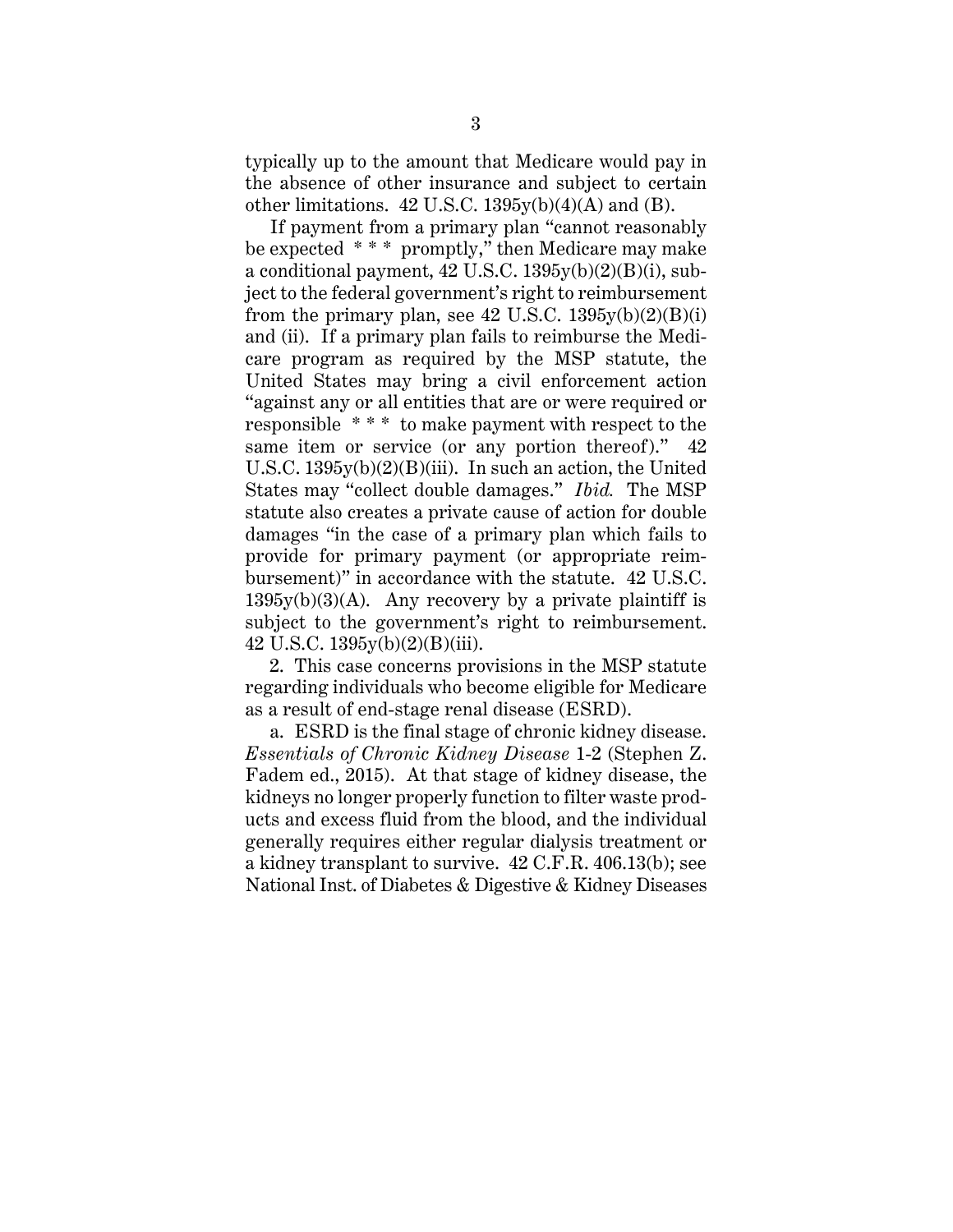(NIDDK), *What is Kidney Failure?* (las reviewed Jan. 2018), https://go.usa.gov/xeA5t. In the United States, the leading causes of kidney disease are diabetes and high blood pressure, and about 786,000 people have ESRD. NIDDK, *Kidney Disease Statistics for the United States* (Sep. 2021), https://go.usa.gov/xeAN3. Most individuals with ESRD receive regular dialysis, either at home or at an outpatient clinic, for the remainder of their lives. See *ibid.*

Since 1972, individuals with ESRD have been eligible for Medicare regardless of age. 42 U.S.C. 426-1; see Social Security Amendments of 1972, Pub. L. No. 92- 603, Tit. II, § 299I, 86 Stat. 1463. To be entitled to benefits, an individual must be medically determined to have ESRD; must file an application; and must meet certain work-eligibility requirements or be the spouse or dependent child of someone who does. 42 U.S.C.  $426-1(a)(1)-(3)$ . Individuals meeting those criteria are entitled to benefits under Medicare Part A, 42 U.S.C. 1395c *et seq.*, covering hospital costs, and are eligible to enroll in Medicare Part B, 42 U.S.C. 1395j *et seq.*, covering certain other medical costs. 42 U.S.C. 426-1(a). The entitlement to benefits generally begins after three months of dialysis or in the month in which the individual receives a kidney transplant—whichever is earlier. 42 U.S.C.  $426-1(b)(1)(A)$  and (B). Because routine dialysis is typically performed in outpatient facilities that are not covered by Medicare Part A, individuals with ESRD who seek to rely on Medicare to cover their treatment costs often need to enroll in Part B—and pay the associated premiums, deductibles, and coinsurance for that program. See Centers for Medicare & Medicaid Servs. (CMS), *Medicare Coverage of Kidney Dialysis & Kidney Transplant Services* 16, 31-33 (Sept. 2020).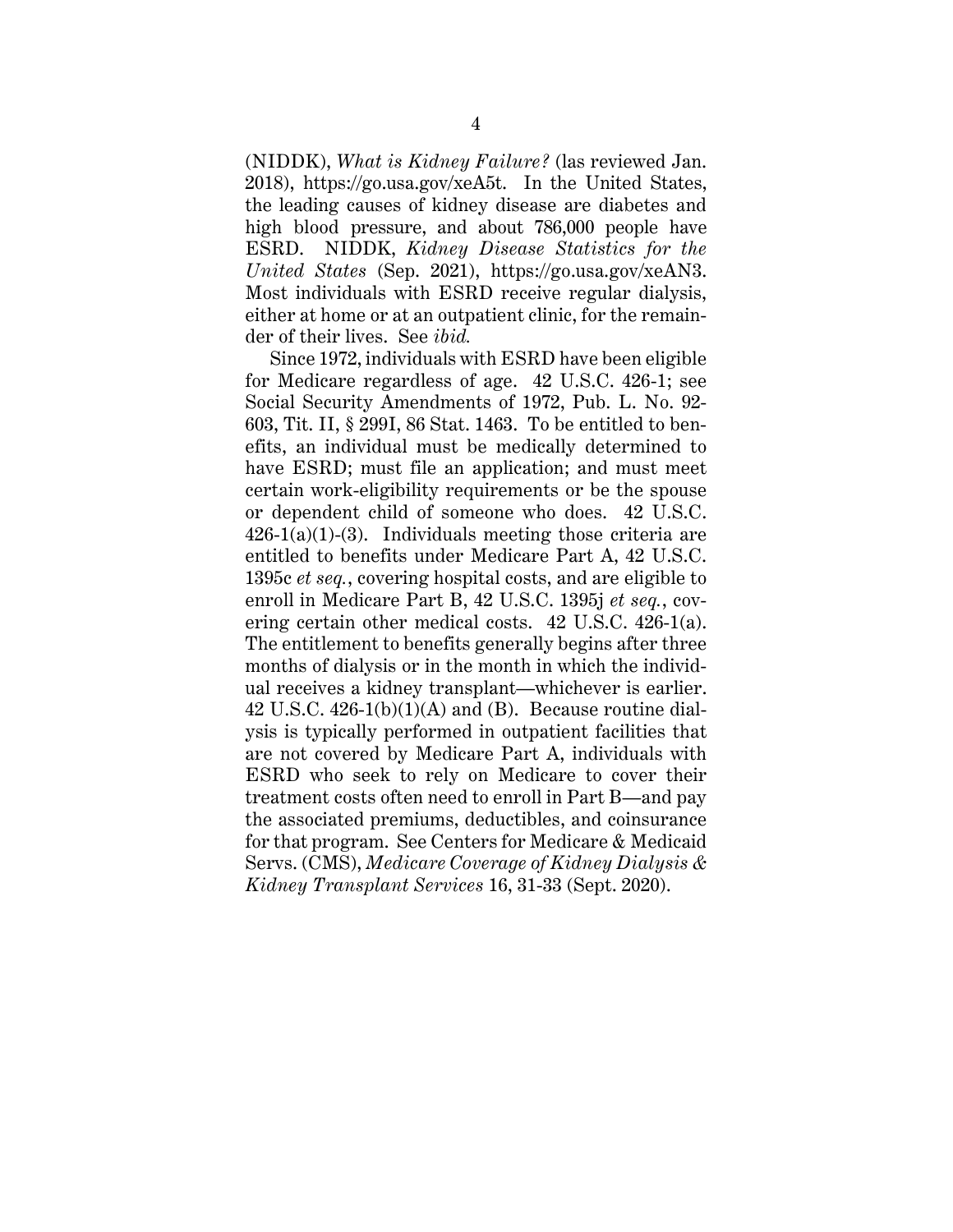b. The provisions of the MSP statute at issue in this case address the treatment of individuals with ESRD by any "group health plan," a term broadly defined to include employer-sponsored health insurance. See 26 U.S.C.  $5000(b)(1)$  (defining "group health plan");  $42$ U.S.C.  $1395y(b)(1)(A)(v)$  (incorporating that definition into MSP statute). Such a group health plan "may not take into account" that an individual is "entitled to or eligible for benefits" under Medicare by virtue of ESRD during a 30-month period that begins with the first month in which the individual is entitled to Medicare Part A benefits on the basis of ESRD, or would have been entitled to such benefits if the person had applied. 42 U.S.C.  $1395v(b)(1)(C)(i).<sup>1</sup>$ 

That provision in effect creates a 30-month period for the coordination of benefits between Medicare and a group health plan for an individual who develops ESRD. During the 30-month coordination period, the group health plan is the individual's primary insurance (assuming the individual remains on the plan), and the plan may not "take into account" the individual's Medicare eligibility. 42 U.S.C.  $1395y(b)(1)(C)(i)$ ; see 42 C.F.R. 411.108(a). If the individual is enrolled in Medicare during that period, Medicare is a secondary payer for expenses not covered by the group health plan including for outpatient dialysis if the individual enrolls in Medicare Part B. See 42 C.F.R. 411.162(a)(1). After the 30-month period, the roles reverse: Medicare becomes the primary payer, and the group health plan

<sup>&</sup>lt;sup>1</sup> The text of clause (i) refers to a 12-month period, but, as set forth later in the subparagraph, Congress has extended the period to 30 months for items or services "furnished on or after August 5, 1997." 42 U.S.C. 1395y(b)(1)(C); see Balanced Budget Act of 1997, Pub. L. No. 105-33, Tit. IV, Subtit. G, Ch. 3, § 4631(b), 111 Stat. 486.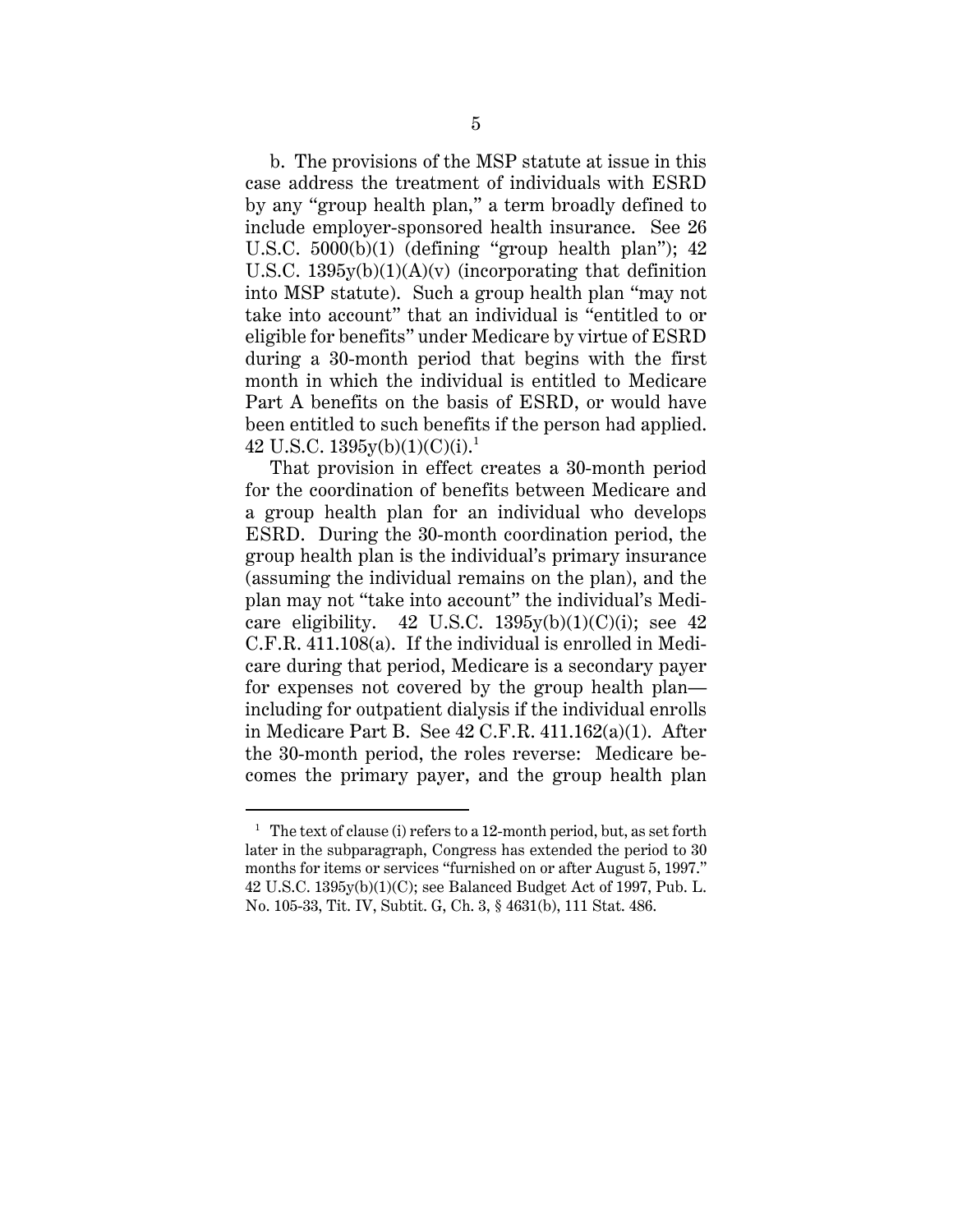may provide coverage that is secondary to Medicare. See 42 C.F.R. 411.162(d) (examples).

The MSP statute also provides that a group health plan "may not differentiate in the benefits it provides between individuals having [ESRD] and other individuals covered by such plan on the basis of the existence of [ESRD], the need for renal dialysis, or in any other manner."  $42 \text{ U.S.C. } 1395 \text{y(b)}(1)(\text{C)}$ (ii). That prohibition applies at all times, not simply during the 30-month coordination period. The statute specifies, however, that "paying benefits secondary" to Medicare after the 30-month period is permissible. 42 U.S.C. 1395y(b)(1)(C).

If a group health plan violates those provisions, CMS may determine that the plan is "nonconforming" and may refer the plan to the Internal Revenue Service. 42 C.F.R. 411.110, 411.130. Employers that contribute to nonconforming group health plans are subject to a substantial annual excise tax. 26 U.S.C. 5000(a) and (c). Also, as explained above, the MSP statute authorizes the government and private parties to bring civil suits for damages. 42 U.S.C.  $1395y(b)(2)(B)(iii)$  and  $(3)(A)$ .

## **B. The Present Controversy**

1. Marietta Memorial Hospital in Marietta, Ohio, sponsors and self-funds a group health plan for its employees, known as the Marietta Memorial Hospital Employee Health Benefit Plan. See Compl. ¶¶ 13-14. The plan provides three levels of medical benefits to participants. Pet. App. 4. Generally, the most generous ("Tier I") benefits are available if the provider is part of Marietta Memorial's physician-hospital organization; less-generous ("Tier II") benefits are available for services from other "preferred providers"; and the least generous ("Tier III") benefits are available in all other cases. See J.A. 79-80.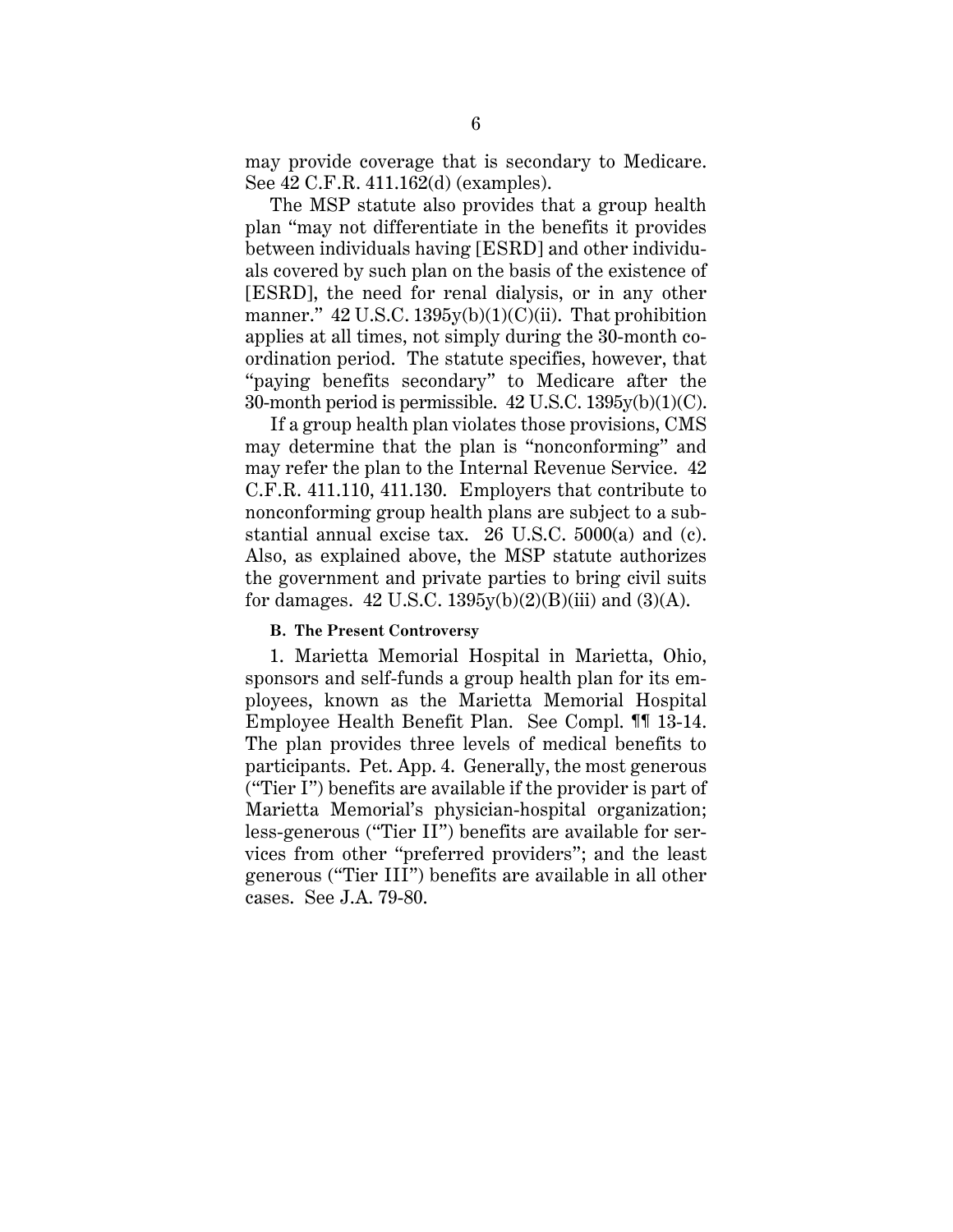For outpatient dialysis, the plan states that all benefits are paid at the Tier II level and that a deductible and 70% coinsurance apply (meaning that the plan pays 70% of the covered expense, after the deductible). J.A. 88; see J.A. 86. The annual deductible for Tier II benefits for an individual (as opposed to a family) is \$1000. J.A. 83. The plan also states that "[t]here is no network for [outpatient dialysis] services," *i.e.*, no preferred provider, and that the plan will pay for outpatient dialysis at a "[r]easonable and [c]ustomary amount" set by the plan at 125% of the "Medicare allowable fee for the appropriate area." J.A. 91-92. The plan further states that participants requiring dialysis "are subject to cost containment review, claim audit and/or review, [and] negotiation and/or other related administrative services." J.A. 195. The plan has an annual out-of-pocket ceiling on the amount an individual is required to pay for Tier II benefits of \$6850. J.A. 85.

Respondents—DaVita, Inc. and a subsidiary—are among the largest dialysis providers in the United States. See Pet. App. 4. According to their complaint, respondents began providing outpatient dialysis services to a pseudonymous individual with ESRD, "Patient A," in April 2017, while Patient A was a participant in the Marietta plan. Compl. ¶ 29. In July 2017, after three months of dialysis, Patient A became entitled to Medicare on the basis of ESRD. *Ibid.* In August 2018, Patient A left the plan, and "Medicare became Patient A's primary insurance." *Ibid.*; see Compl. ¶ 53.

In December 2018, respondents brought this action against petitioners—Marietta Memorial Hospital, the plan, and the plan's third-party administrator—to challenge the provisions in the plan regarding outpatient dialysis. Pet. App. 6. Respondents allege that the plan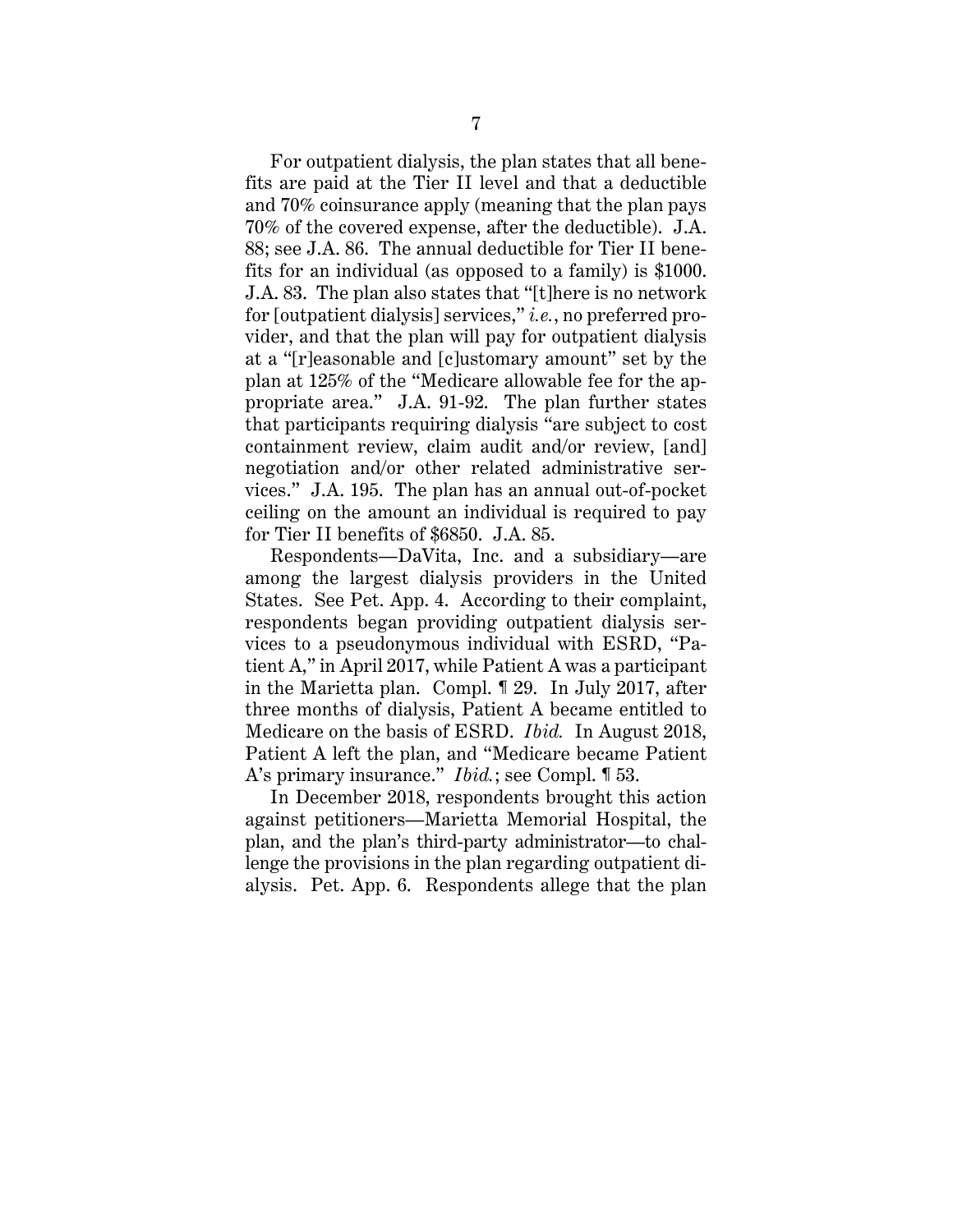"places dialysis patients, almost all of whom have ESRD, at a significant disadvantage" as compared to other plan participants by providing "artificially low" rates of reimbursement for outpatient dialysis. Compl. ¶¶ 55-56. Respondents allege that the "artificially low" reimbursement results from two features of the plan's design described above: all outpatient dialysis services are out-of-network, and the plan reimburses for such services at a rate set as a "percentage of the Medicare rate," which respondents allege to be significantly lower than the reasonable and customary rates that are standard in the industry for dialysis. *Ibid.*; see Compl. ¶¶ 25- 27. Respondents further allege that those features of the plan harmed Patient A by resulting in "additional payment obligations" for outpatient dialysis "not faced by other plan enrollees who do not have ESRD or do not require dialysis," such as "higher co-pays, co-insurance, and deductibles." Compl. ¶ 58. And respondents allege that the plan was designed in this manner "to induce members of the Plan with ESRD to drop out of the Plan and instead enroll in Medicare." Compl. ¶ 59. Among other claims, respondents alleged a violation of the MSP statute and invoked the statutory private cause of action "as an assignee of Patient A and in [their] own right." Compl. ¶ 60; see Compl. ¶¶ 31-33.

2. The district court granted petitioners' motion to dismiss the complaint for failure to state a claim. Pet. App. 95-115. As relevant here, the court held that the complaint fails to state a claim for a violation of the MSP statute because the plan does not "treat[] those eligible for Medicare differently than those who are not," nor does it "treat[] those who have ESRD differently than those who do not." *Id.* at 104. Rather, the plan provides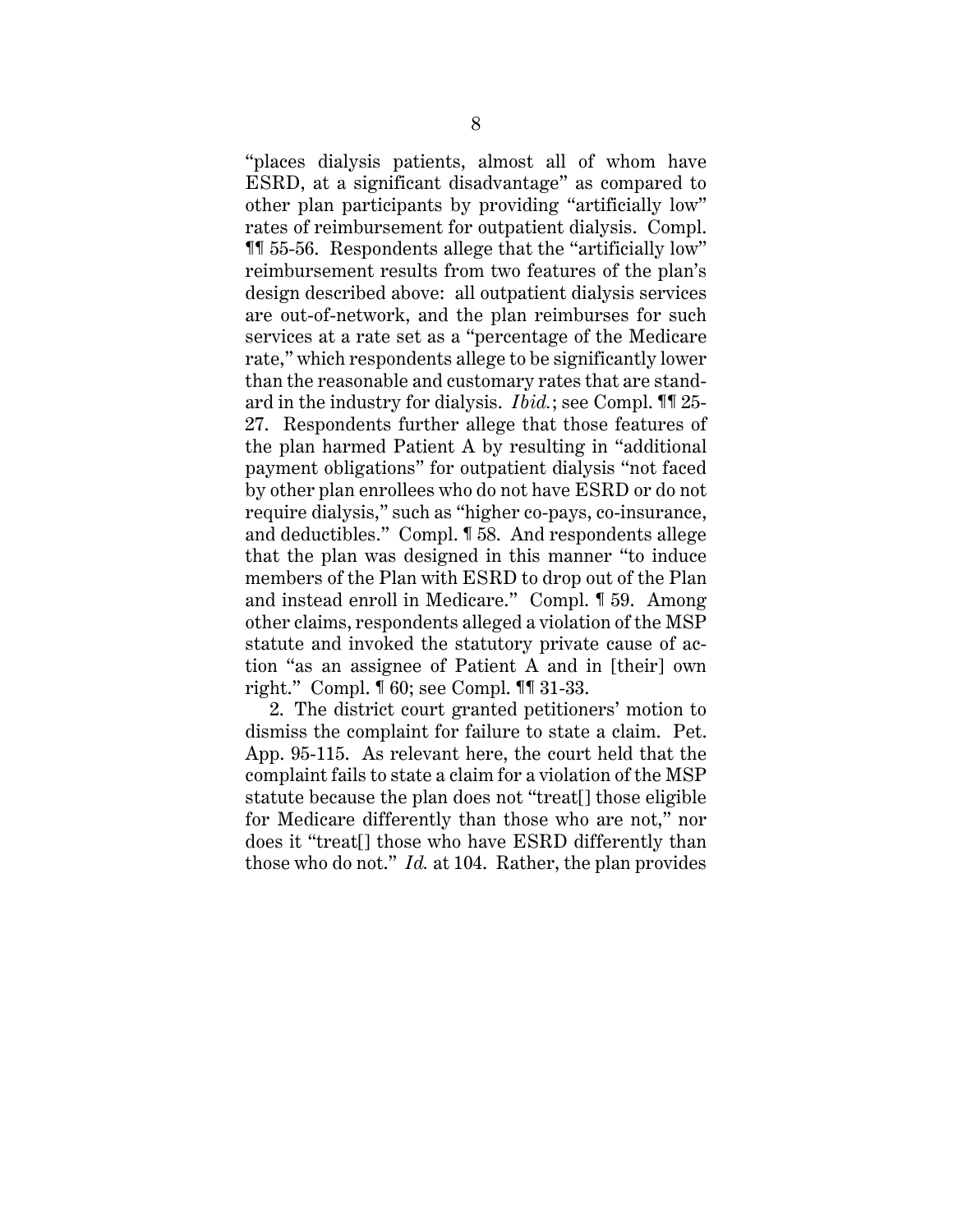that "all patients receiving dialysis" receive the same coverage. *Ibid.*

3. A divided panel of the court of appeals affirmed in part, reversed in part, and remanded for further proceedings. Pet. App. 1-92.

a. As relevant here, the panel majority held that the complaint plausibly alleges violations of the MSP statute's provisions regulating how group health plans may treat individuals who have ESRD. Pet. App. 40-41. With respect to the prohibition on "differentiat[ing] in the benefits [a plan] provides between individuals having [ESRD] and other individuals covered by such plan on the basis of the existence of [ESRD], the need for renal dialysis, or in any other manner," 42 U.S.C.  $1395y(b)(1)(C)(ii)$ , the majority acknowledged that the plan "does not explicitly discriminate" between the benefits it provides to participants with ESRD and other participants. Pet. App. 44. But invoking principles of "antidiscrimination law," the majority held that respondents had plausibly alleged impermissible differentiation on the theory that the plan's provisions regarding outpatient dialysis "target[]" individuals with ESRD, who represent the vast majority of patients needing those services. *Id.* at 43-44; see *id.* at 42 (noting the allegation in the complaint that outpatient "dialysis is 'needed almost exclusively by ESRD patients'") (citation omitted). The majority also interpreted the provision barring differentiation in benefits to permit respondents to proceed on a disparate-impact theory. *Id.* at 45-48. And with respect to the prohibition on "tak[ing] into account" ESRD-based Medicare eligibility, 42 U.S.C.  $1395v(b)(1)(C)(i)$ , the majority reasoned that respondents may be able to prove a violation by showing, through discovery, that petitioners "adopt[ed]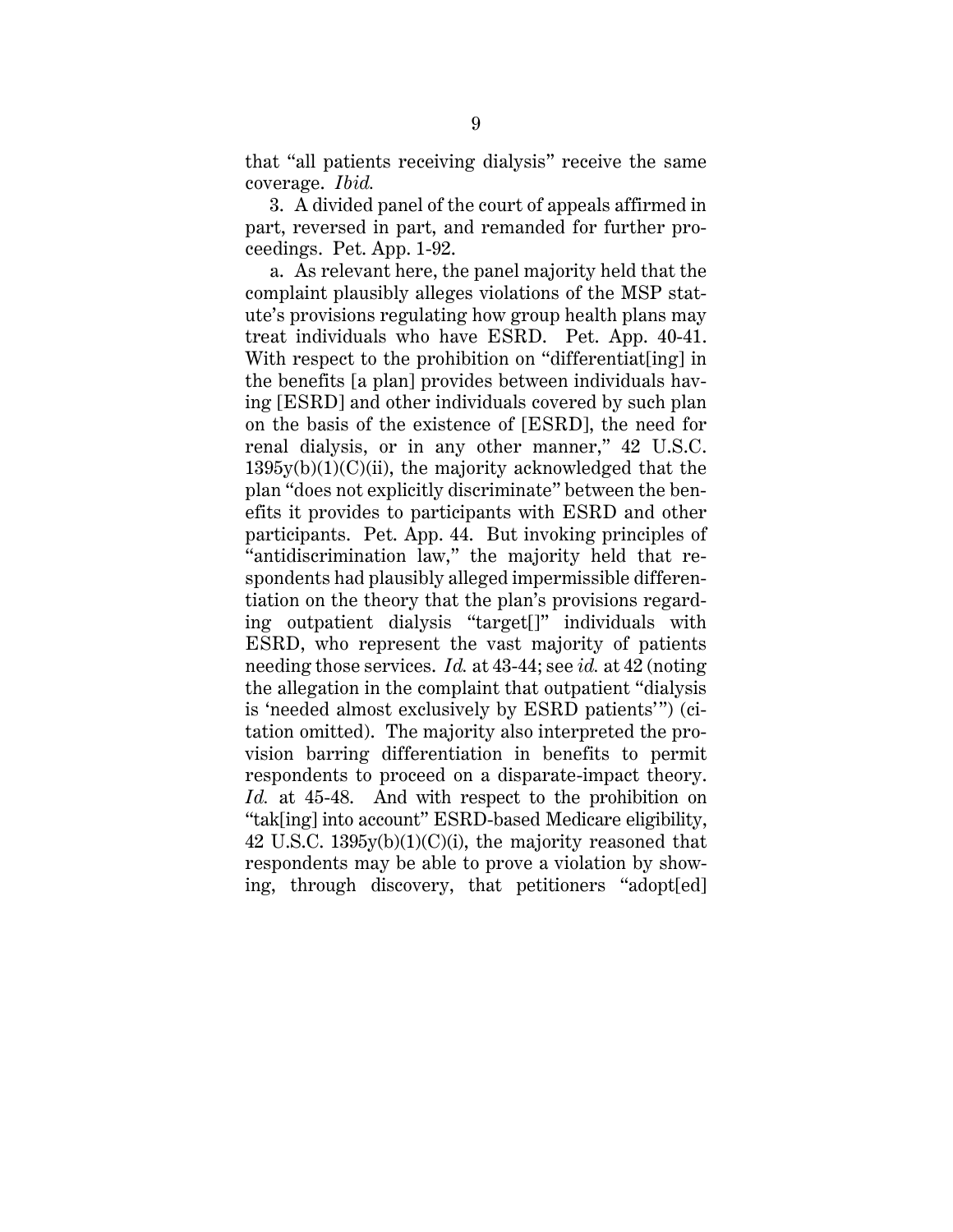policies that [were] motivated by a desire to treat Medicare-entitled individuals differently." Pet. App. 51.<sup>2</sup>

b. Judge Murphy would have affirmed the district court's judgment in its entirety. Pet. App. 66-92. In his view, the MSP statute "bar[s] plans from targeting Medicare-eligible *participants* who have [ESRD]," but "do[es] not bar plans from distinguishing between covered *services*" on terms that apply equally to all individuals covered by the plan. *Id.* at 67. And he viewed the challenged features of the plan in this case as falling in the latter category: "The Marietta Plan does not \* \* \* target anyone for different benefits. It offers the same benefits to all participants." *Ibid.* Judge Murphy observed that the text of the non-differentiation provision "does not bar neutral plans that may have a disparate impact" on individuals with ESRD, *id.* at 71, and instead bars plans that "give different benefits to individuals with" ESRD, *id.* at 74, such as by "chang[ing] the benefits that a participant receives" after a diagnosis of ESRD, *ibid.* In Judge Murphy's view, that interpretation is supported by the statutory context, which

<sup>&</sup>lt;sup>2</sup> The district court had additionally held that respondents cannot invoke the private cause of action in the MSP statute, 42 U.S.C. 1395y(b)(3)(A), under the circumstances of this case. Pet. App. 100- 101. The panel majority disagreed, *id.* at 17-27, and petitioners did not seek this Court's review of that issue, which is not jurisdictional. See *Steel Co.* v. *Citizens for a Better Env't*, 523 U.S. 83, 89 (1998). Accordingly, this case does not present any occasion to address whether respondents have a cause of action under the MSP statute, either directly or by assignment from Patient A. The district court had also dismissed respondents' claims asserting violations of the Employee Retirement Income Security Act of 1974 (ERISA), 29 U.S.C. 1001 *et seq.* See Pet. App. 107-114. The panel majority reversed with respect to two of respondents' ERISA claims, but those claims likewise are not before this Court. *Id.* at 27-39, 54.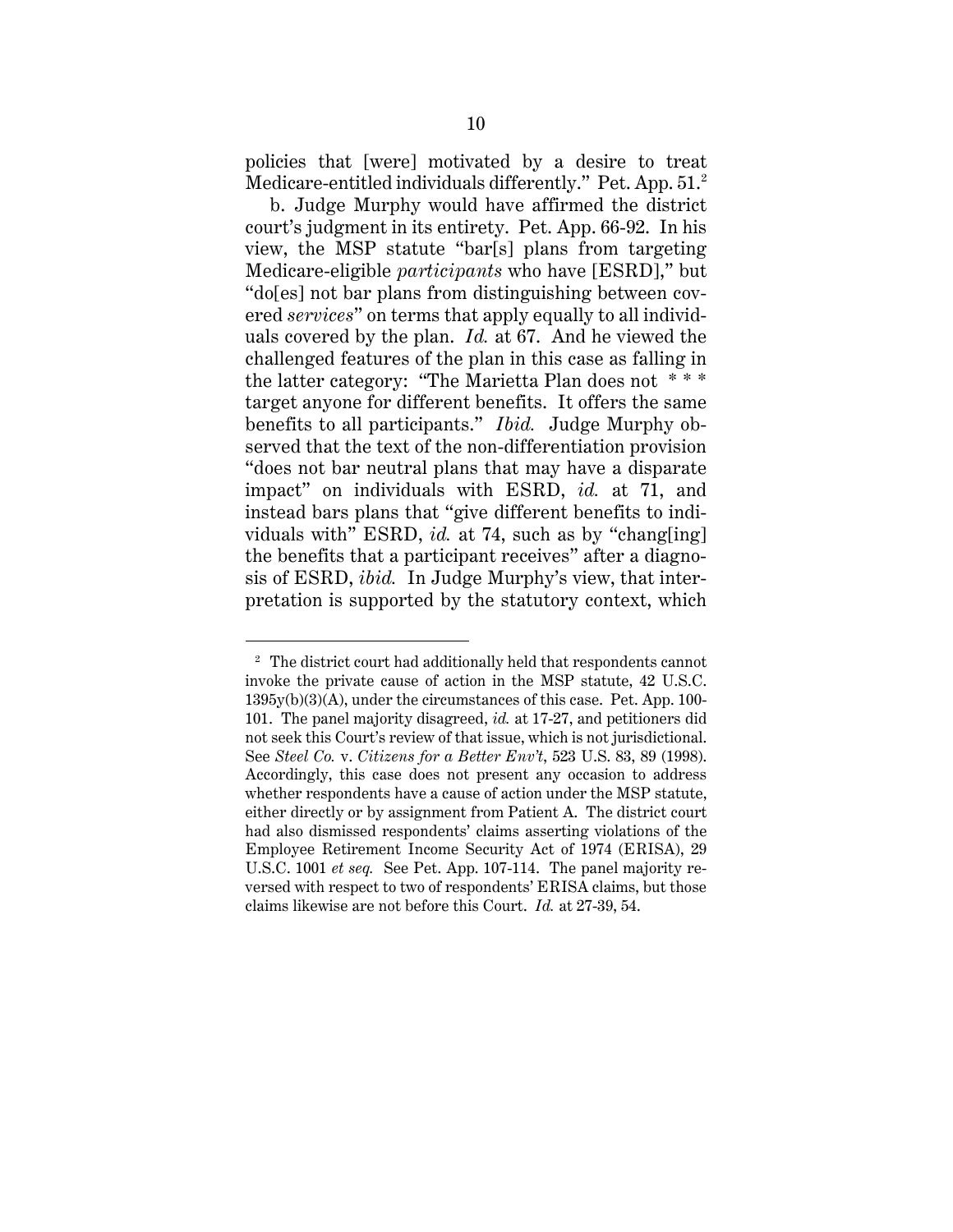primarily concerns the coordination of insurance benefits rather than discrimination, *id.* at 74-80, and by CMS's implementing regulations, *id.* at 80-82. And he viewed those same considerations as supporting a reading of the take-into-account provision that does not prohibit a group health plan from "offer[ing] a neutral benefits package that has a disparate impact on those who are Medicare eligible." *Id.* at 83; see *id.* at 83-87.

Judge Murphy cautioned that the panel majority's contrary view "would \* \* \* prove unworkable" by permitting a provider to state a claim for a violation of the MSP statute whenever reimbursement rates for dialysis are alleged to be inadequate. Pet. App. 67. He observed that "many services are reimbursed at many different rates," and that the MSP statute does not provide any "guidance" about a "proper 'comparator[]'" for evaluating a claim like respondents'. *Ibid.* In his view, the statute should not be read to require federal courts to engage in "common-law rate regulation" of reimbursement for outpatient dialysis services. *Ibid.*

### **SUMMARY OF ARGUMENT**

The Medicare Secondary Payer (MSP) statute does not prohibit a group health plan from imposing uniform limitations on coverage for dialysis, as long as the limitations apply without regard to Medicare eligibility or the existence of end-stage renal disease (ESRD).

A. The MSP statute operates, as a general matter, to make Medicare a secondary payer when a Medicare beneficiary is also covered by other insurance. The MSP statute contains additional provisions that further that purpose specifically with respect to the coverage of renal dialysis. When an individual who becomes eligible for Medicare as a result of ESRD is also covered by a group health plan, the MSP statute provides that the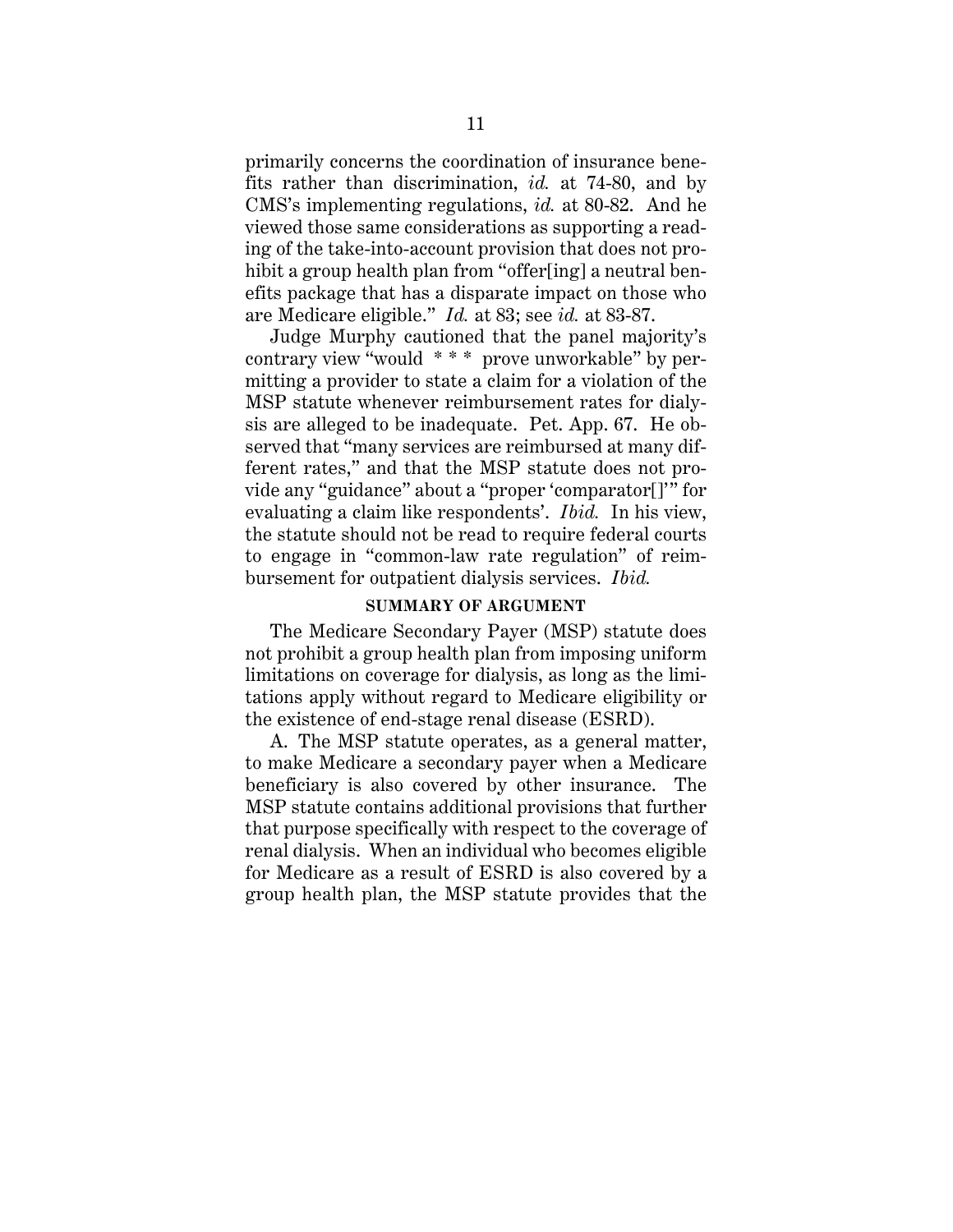plan "may not take into account" the individual's ESRD-based Medicare eligibility during a 30-month period for the coordination of benefits, during which time Medicare is available as a secondary payer if the individual chooses to enroll in Medicare. 42 U.S.C.  $1395y(b)(1)(C)(i)$ . The statute also provides that a group health plan "may not differentiate in the benefits it provides" to individuals with ESRD and individuals without ESRD "on the basis of the existence of [ESRD], the need for renal dialysis, or in any other manner." 42 U.S.C. 1395y(b)(1)(C)(ii).

Based on the allegations in the complaint and the plan documents attached to it, petitioners' group health plan does not impermissibly "take into account" an individual's Medicare eligibility based on ESRD. The plan provides the same level of benefits, including for outpatient dialysis services, without regard to whether a particular individual is eligible for Medicare on the basis of ESRD—with the sole and permissible exception of making the plan secondary to Medicare after the 30-month coordination-of-benefits period. And CMS's implementing regulations confirm that a plan impermissibly takes into account ESRD-based Medicare eligibility only when the plan provides for different benefits based on a particular individual's Medicare eligibility, which petitioners' plan does not do.

Respondents also fail to state a claim for a violation of the MSP statute's prohibition against differentiation in benefits. Petitioners' group health plan does not impermissibly "differentiate in the benefits it provides" to individuals with ESRD and individuals without ESRD, 42 U.S.C. 1395y(b)(1)(C)(ii), because petitioners' plan provides the same dialysis benefits to all individuals covered by the plan, whether or not they have ESRD—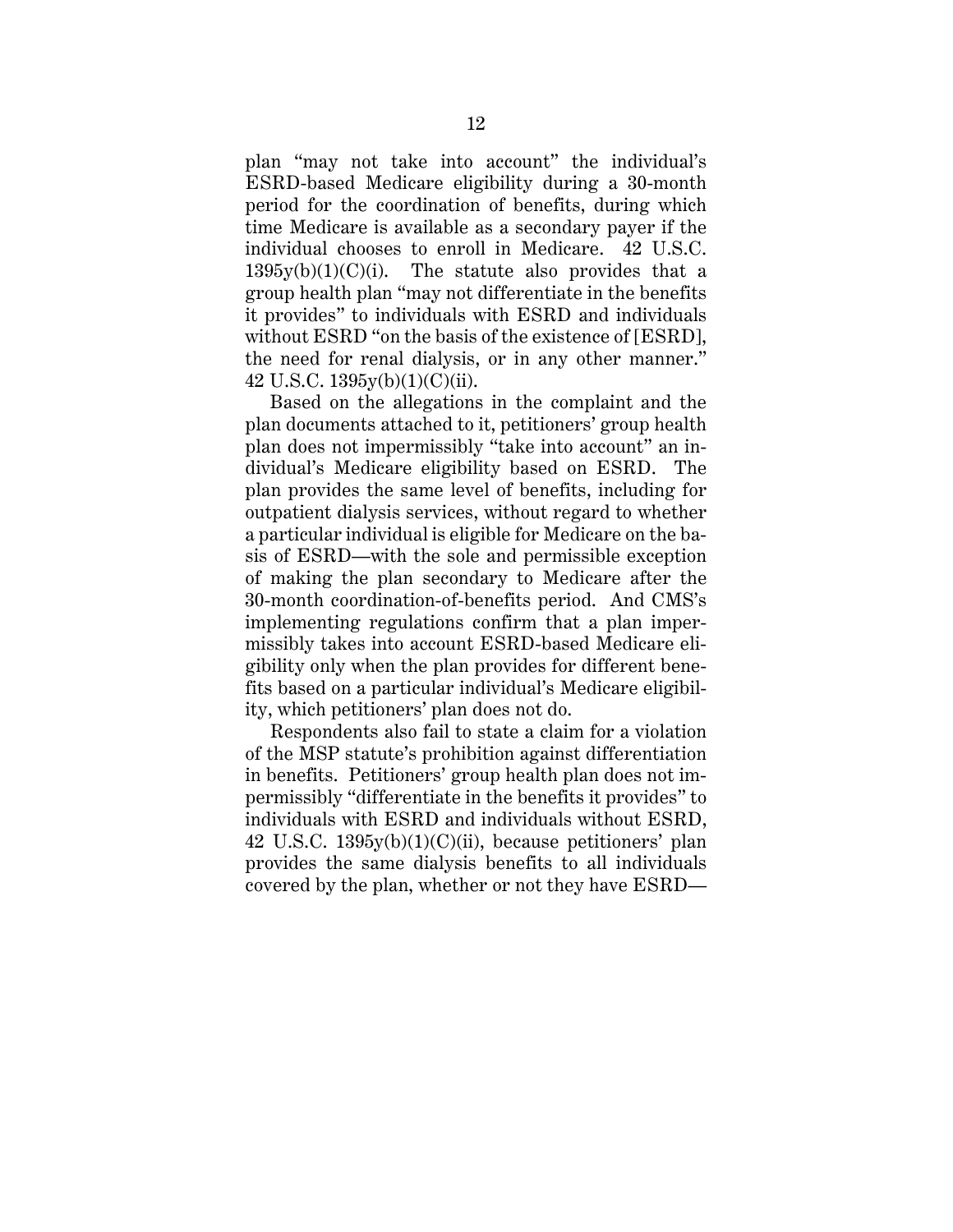again, with the permissible exception of paying benefits secondary to Medicare after the 30-month period.

The court of appeals' contrary view rested on a misreading of the statute's reference to differentiation "on the basis of \* \* \* the need for renal dialysis." 42 U.S.C.  $1395y(b)(1)(C)(ii)$ . That language specifies that a plan cannot provide different benefits to individuals with ESRD and individuals without ESRD because of (on the basis of) the former's need for renal dialysis. But petitioners' plan does not provide different benefits to individuals with ESRD and those without in the first place.

More generally, the MSP statute does not dictate that a plan provide any particular minimum level of dialysis benefits. And CMS's implementing regulations expressly confirm that a plan is "not prohibited" under the MSP statute "from limiting covered utilization of a particular service," including dialysis, "as long as the limitation applies uniformly to all plan enrollees." 42 C.F.R. 411.161(c). Petitioners' group health plan is consistent with that regulation.

B. The court of appeals erred in relying on theories of discrimination-by-proxy or disparate-impact liability, drawn from federal civil rights laws, to find that respondents have stated a claim. The MSP statute does not forbid a group health plan from imposing uniform limitations on dialysis benefits, even when an individual's need for frequent and long-term outpatient dialysis might be viewed as a proxy for having ESRD. The non-differentiation provision reaches only a particular kind of disparate treatment: providing different benefits to individuals with ESRD and individuals without ESRD. Petitioners' plan provides the same benefits to both groups.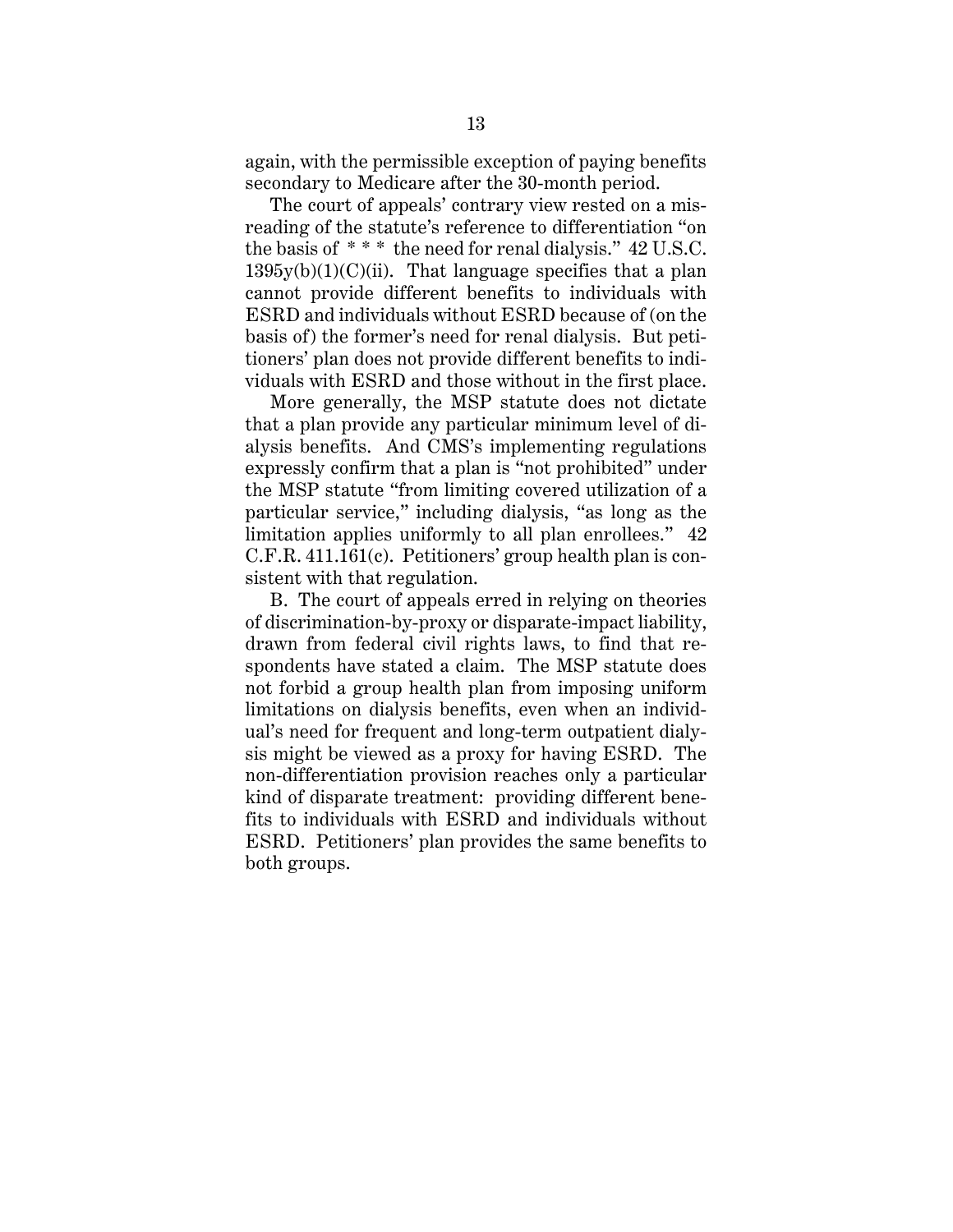The MSP statute also does not create disparateimpact liability. The language of the statute is materially different from provisions in civil rights laws that this Court has interpreted to provide for such liability, and nothing in the statute's context or history suggests that Congress wished to create disparate-impact liability here. Respondents' contrary view would inject substantial uncertainty into the statutory scheme and present practical problems. Respondents' core allegation is that petitioners' group health plan singles out individuals with ESRD for worse treatment than other individuals covered by the plan by providing relatively low benefits for outpatient dialysis. But the MSP statute itself provides no guideposts for evaluating whether a given plan's dialysis benefits are too low.

Aside from the MSP statute's non-differentiation requirement, other federal and state laws can address insurance coverage issues, including concerning dialysis. Reversing the judgment below would leave those other provisions in place and would not imply any approval of petitioners' plan as a policy matter. The only question presented here is whether respondents' allegations state a claim for a violation of the MSP statute—and they do not.

#### **ARGUMENT**

## **RESPONDENTS' ALLEGATIONS FAIL TO STATE A CLAIM FOR A VIOLATION OF THE MEDICARE SECONDARY PAYER STATUTE**

Respondents allege that petitioners' group health plan is designed to single out individuals with ESRD for worse treatment than other plan participants, principally by limiting coverage for outpatient dialysis services, with the ultimate goal of shifting the cost of caring for individuals with ESRD to the Medicare program.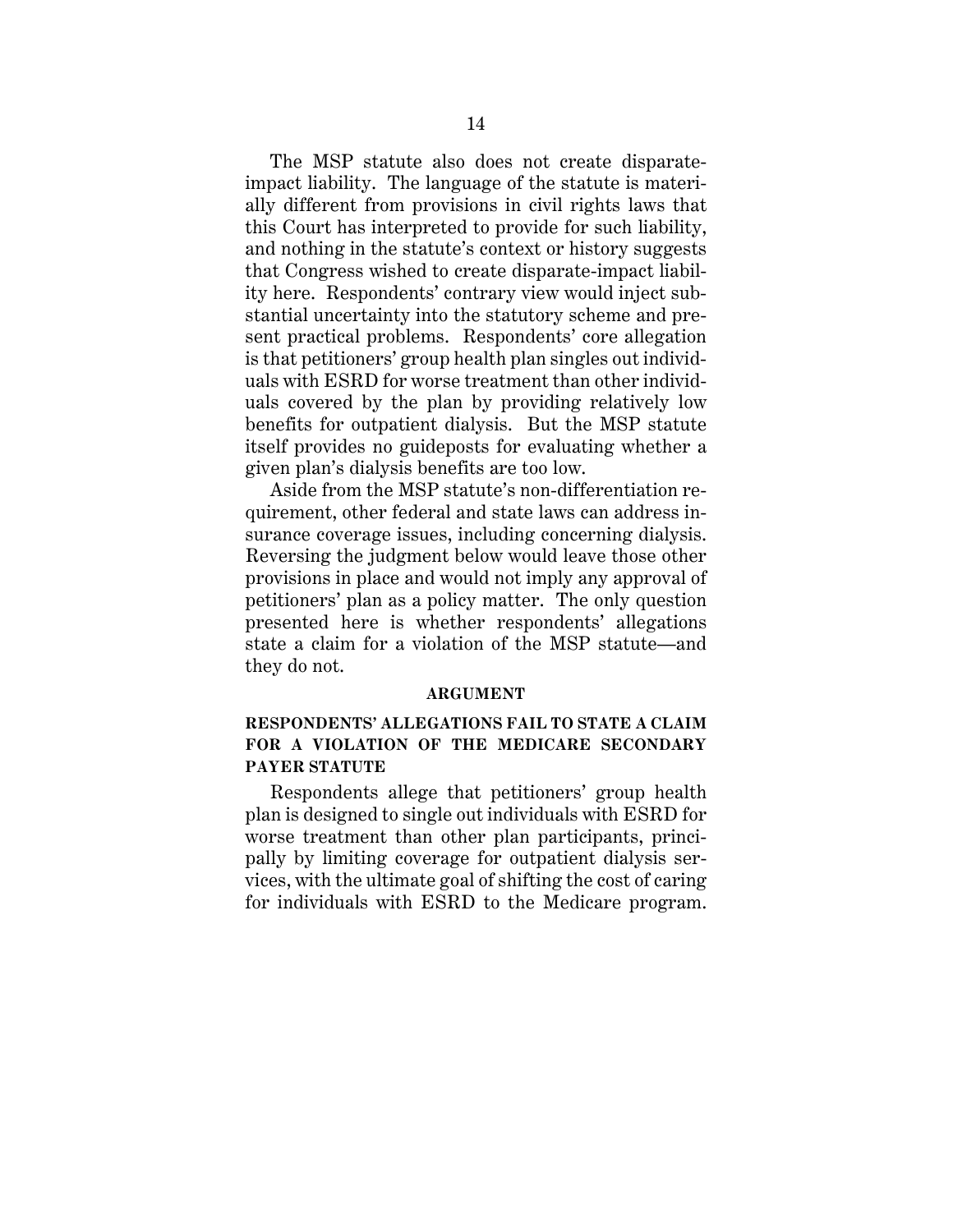See Pet. App. 3, 6. Those allegations are troubling as a policy matter, but they do not state a claim for a violation of the MSP statute. The ESRD provisions in the MSP statute do not prohibit plans from establishing uniform limits on dialysis benefits, even if those limits have a disproportionate effect on individuals with ESRD, who require frequent dialysis.

## **A. A Group Health Plan May Uniformly Limit Dialysis Benefits Without Violating The MSP Statute**

As previously explained (see pp. 2-3, *supra*), the MSP statute generally makes the Medicare program a secondary payer when a Medicare beneficiary is also covered by insurance that covers the same costs. 42 U.S.C. 1395y(b)(2)(A)(i). In those dual-coverage situations, the insurance is the primary plan, and Medicare is available as a secondary payer for amounts not covered by the primary plan, up to limits specified in the MSP statute. 42 U.S.C. 1395y(b)(4)(A). The MSP statute's cost-saving mechanism would easily be evaded if a primary plan could deny or reduce coverage for an individual whenever the individual is also a Medicare beneficiary. To address that possibility, Congress has enacted several provisions in the MSP statute forbidding certain types of insurance plans from taking into account Medicare entitlement or eligibility, including by only providing benefits secondary to Medicare. Those provisions are designed to prevent group health plans from adopting "any plan provision that would 'carve out' expenses covered by Medicare and thus, in effect, make the plan's coverage secondary to Medicare's." *Health Ins. Ass'n of Am., Inc.* v. *Shalala*, 23 F.3d 412, 414 (D.C. Cir. 1994), cert. denied, 513 U.S. 1147 (1995).

The provisions at issue in this case address individuals who become eligible for Medicare as a result of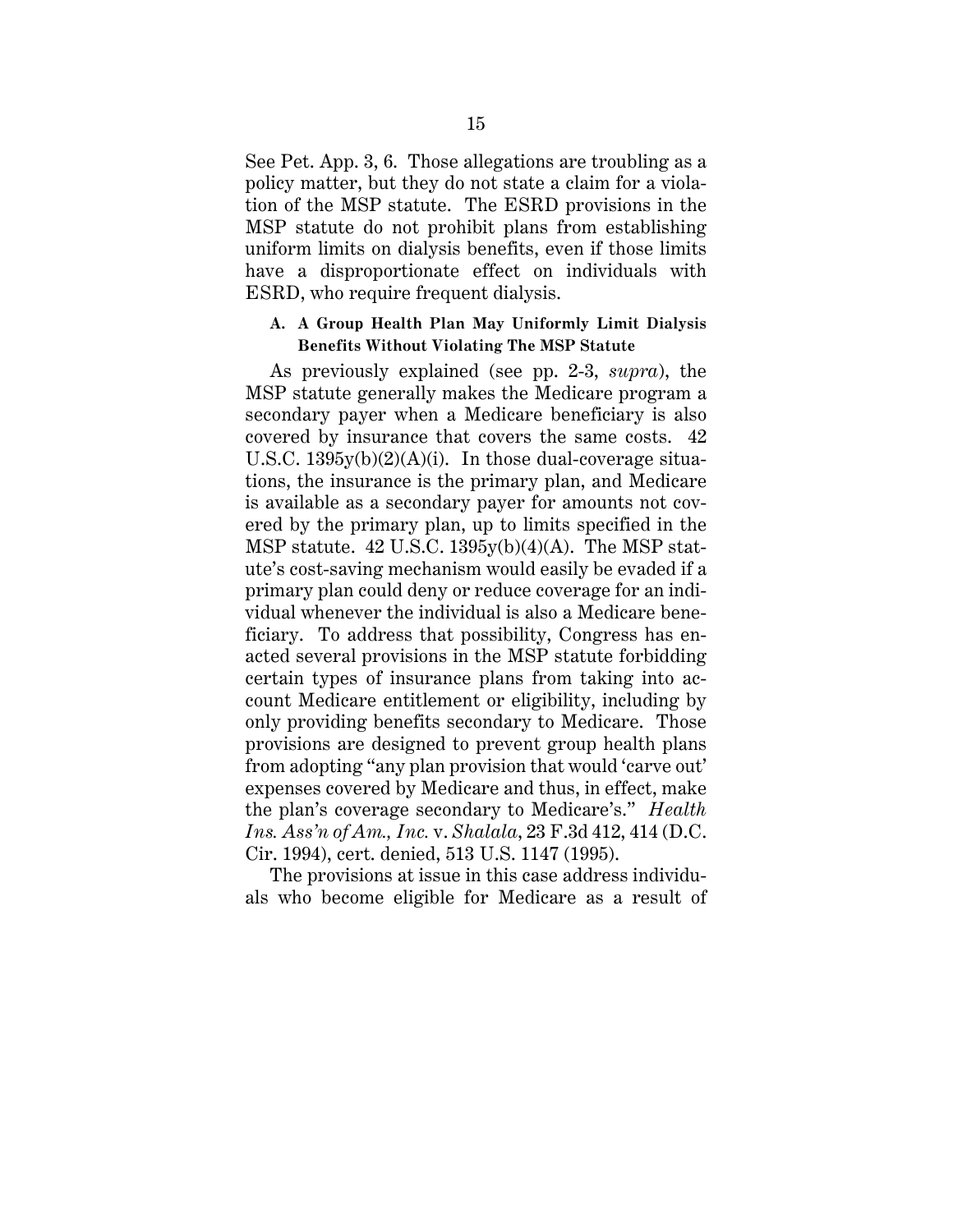ESRD while they are also covered by a group health plan. During such an individual's first 30 months of Medicare eligibility, a group health plan "may not take into account that [the] individual is entitled to or eligible for benefits under" the Medicare provisions applicable to persons with ESRD.  $42$  U.S.C.  $1395y(b)(1)(C)(i)$ . In addition, a group health plan "may not differentiate in the benefits it provides between individuals having [ESRD] and other individuals covered by such plan on the basis of the existence of [ESRD], the need for renal dialysis, or in any other manner," 42 U.S.C.  $1395y(b)(1)(C)(ii)$ , except by paying benefits secondary to Medicare after the 30-month coordination period, 42 U.S.C. 1395y(b)(1)(C).

Petitioners' group health plan does not violate those prohibitions. Under the plan, outpatient dialysis services are covered at the same level of benefits on the same terms for all plan participants, without regard to whether a given participant has ESRD or is eligible for Medicare on the basis of ESRD.

## *1. Petitioners' group health plan provides the same benefits regardless of an individual's ESRD-based Medicare eligibility*

The allegations in respondents' complaint and the plan documents attached to it fail to state a claim for a violation of the take-into-account provision, 42 U.S.C.  $1395y(b)(1)(C)(i)$ . Those materials show that, as structured, petitioners' group health plan does not take into account an individual's ESRD-based Medicare eligibility during the 30-month coordination period. The plan instead provides uniform benefits, including dialysis benefits, to all individuals regardless of whether they are eligible for Medicare on the basis of ESRD.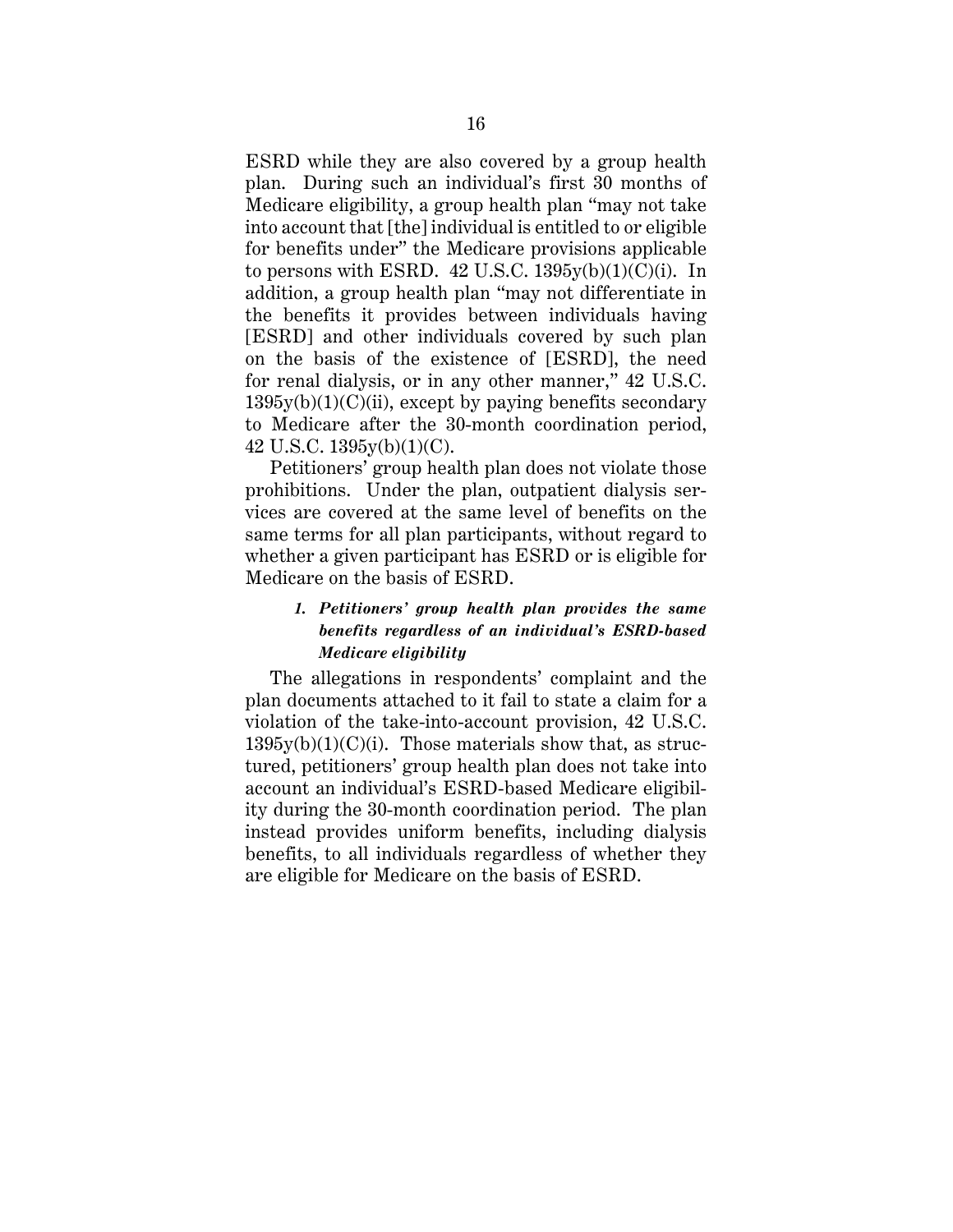To "take into account" means to "[t]o take into consideration." *The American Heritage Dictionary of the English Language* 11 (5th ed. 2016). And the MSP statute specifies that it is the "group health plan" that may not take into consideration ESRD-based Medicare eligibility. See  $42$  U.S.C.  $1395y(b)(1)(C)(i)$  (stating that a "*group health plan* \* \* \* may not take into account" an individual's ESRD-based Medicare eligibility during the coordination period) (emphasis added); see also 26 U.S.C. 5000(b)(1) (defining "group health plan"). The provision thus "regulates the 'formal program' or 'arrangement'" of health benefits that are provided to individuals in the plan—*i.e.*, it regulates the plan's operative terms—"not the motives of the 'entities' that adopted" those arrangements. Pet. App. 84 (Murphy, J., dissenting in part) (quoting 42 C.F.R. 411.21 (definition of "*Plan*")). The plan itself, in the benefits its terms provide to individuals, may not turn on whether a particular individual is eligible for Medicare because of ESRD. See *ibid.*

Petitioners' group health plan does not impermissibly "take into account" an individual's ESRD-based Medicare eligibility during the 30-month coordination period. 42 U.S.C.  $1395y(b)(1)(C)(i)$ . The plan provides all individuals covered by the plan with the same level of benefits for outpatient dialysis, which are uniformly covered at the plan's "Tier II" level of benefits, with a deductible and 70% coinsurance. J.A. 88. The plan also recognizes, consistent with the MSP statute, that the plan is the primary payer during the 30-month coordination period. J.A. 242-243. The plan does not provide for any in-network providers of outpatient dialysis services, see J.A. 91, but that is true for all plan participants, without regard to whether the individual is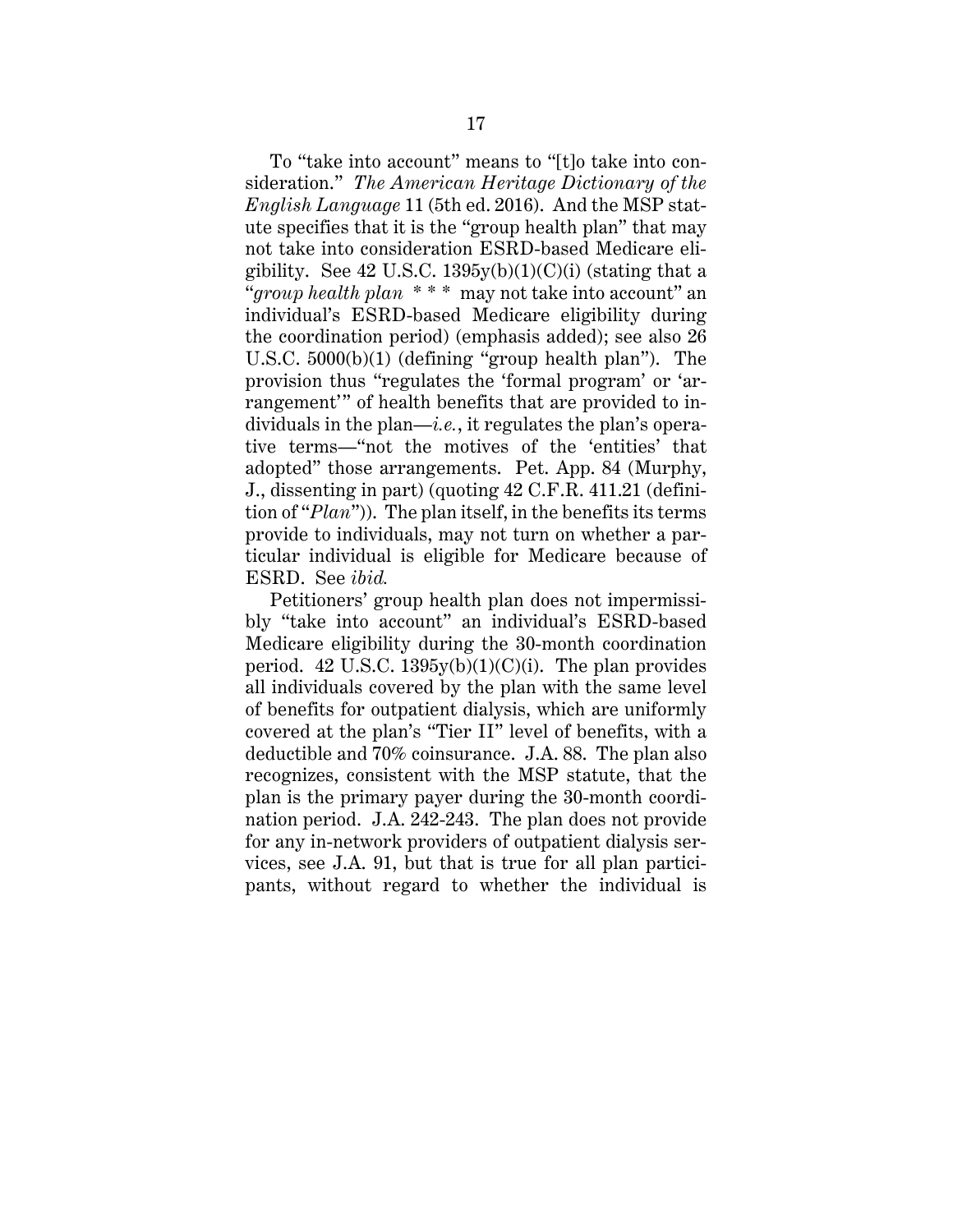eligible for Medicare based on ESRD. Likewise, the plan states that the plan administrator may apply "cost containment review" and other cost-controls to dialysis claims. J.A. 195. But the provision authorizing such measures applies to "[a]ll eligible Participants," *ibid.*, and respondents do not allege that the plan administrator took Patient A's ESRD-based Medicare eligibility into account under those provisions. Cf. Compl. ¶¶ 51, 55. Accordingly, respondents fail to state a claim for a violation of the "take into account" provision. 42 U.S.C.  $1395y(b)(1)(C)(i)$ .

The Ninth Circuit reached a similar conclusion in another suit also brought by respondent DaVita, in a decision postdating the Sixth Circuit's decision in this case. See *DaVita Inc.* v. *Amy's Kitchen, Inc.*, 981 F.3d 664, 669-670 (9th Cir. 2020). There, the Ninth Circuit correctly explained that a group health plan "plainly did not take into account" an individual's ESRD-based eligibility for Medicare when it "uniformly reimburse[d] all dialysis treatment, whether or not the beneficiary is eligible for Medicare or enrolled in Medicare." *Id.* at 669. Petitioners' plan here, on its face, likewise provides for uniform reimbursement for all outpatient dialysis claims.

CMS's implementing regulations reinforce the conclusion that a group health plan that provides uniform benefits to all plan participants, without regard to whether a particular individual is entitled to Medicare on the basis of ESRD, does not violate the take-intoaccount provision. The regulations set forth an illustrative list of examples of actions that "constitute taking into account that an individual is" entitled to or eligible for Medicare benefits on the basis of ESRD. 42 C.F.R.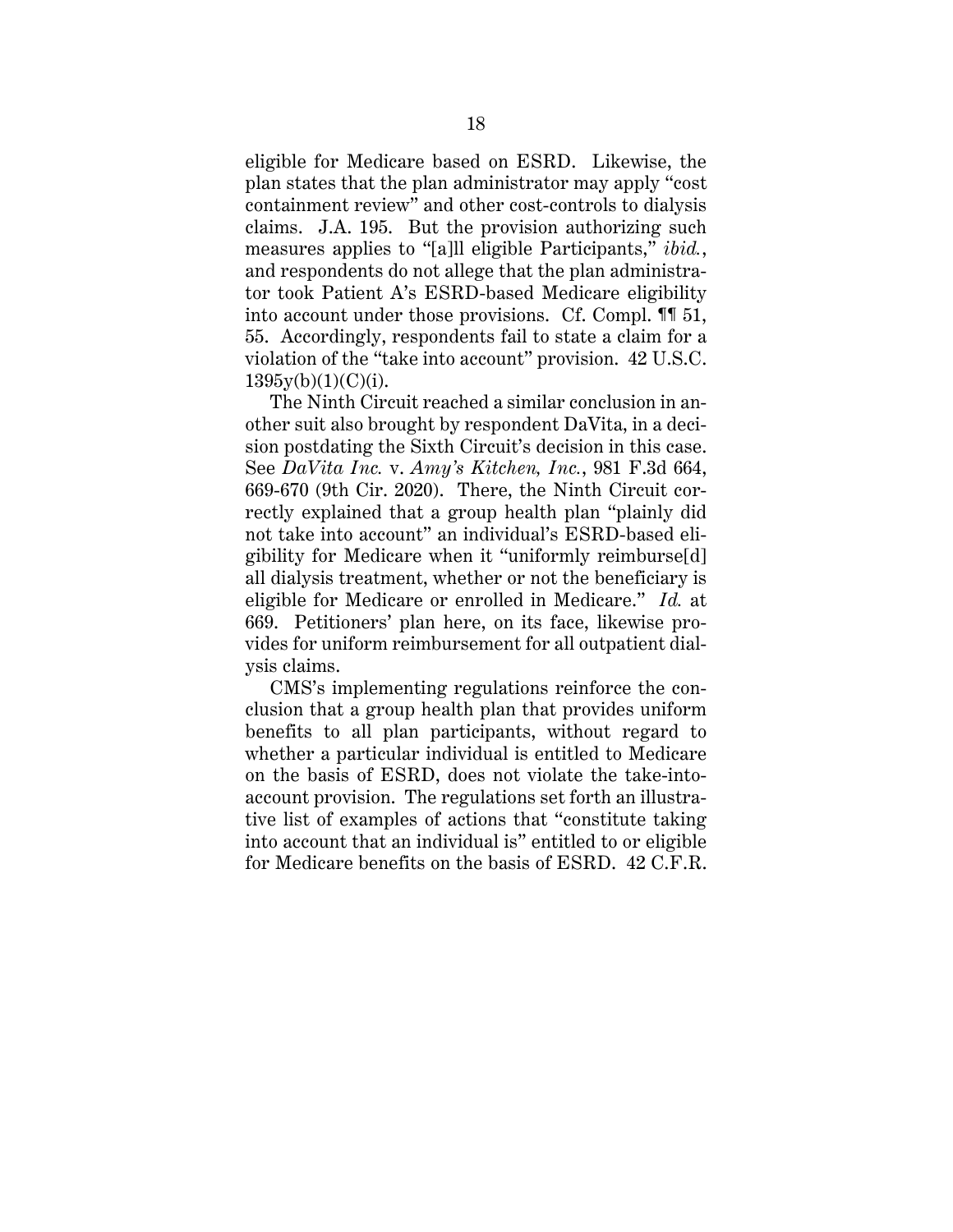411.108(a). 3 The examples include "[t]erminating coverage because the individual has become entitled to Medicare," "[i]mposing limitations on benefits for a Medicare entitled individual that do not apply to others enrolled in the plan," "[c]harging a Medicare entitled individual higher premiums," and "[p]aying providers and suppliers less for services furnished to a Medicare beneficiary than for the same services furnished to an enrollee who is not entitled to Medicare." 42 C.F.R.  $411.108(a)(3), (5), (6), and (8).$ 

The common thread of those examples is that they involve plan terms or actions that turn on a specific individual's Medicare eligibility or entitlement. See Pet. App. 86 (Murphy, J., dissenting in part). Each example focuses on whether the plan treats a particular individual differently than others enrolled in the plan on account of that individual's Medicare entitlement, in the sense that a Medicare beneficiary and a non-beneficiary using the same healthcare items or services would have different coverage or costs. Respondents do not identify anything similar in petitioners' plan.

## *2. Petitioners' group health plan does not differentiate in the benefits it provides to individuals with ESRD and individuals without ESRD*

Respondents' allegations also fail to show that petitioners' group health plan impermissibly "differentiate[s] in the benefits it provides" in violation of the MSP statute. 42 U.S.C.  $1395y(b)(1)(C)(ii)$ . The plan's

<sup>&</sup>lt;sup>3</sup> The examples are phrased in terms of Medicare "entitlement," but a separate regulation incorporates them by cross-reference for the MSP statute's ESRD-specific "take into account" provision, which prohibits consideration of whether "an individual is *eligible for* or entitled to Medicare on the basis of ESRD during the coordination period." 42 C.F.R. 411.161(a)(1) (emphasis added).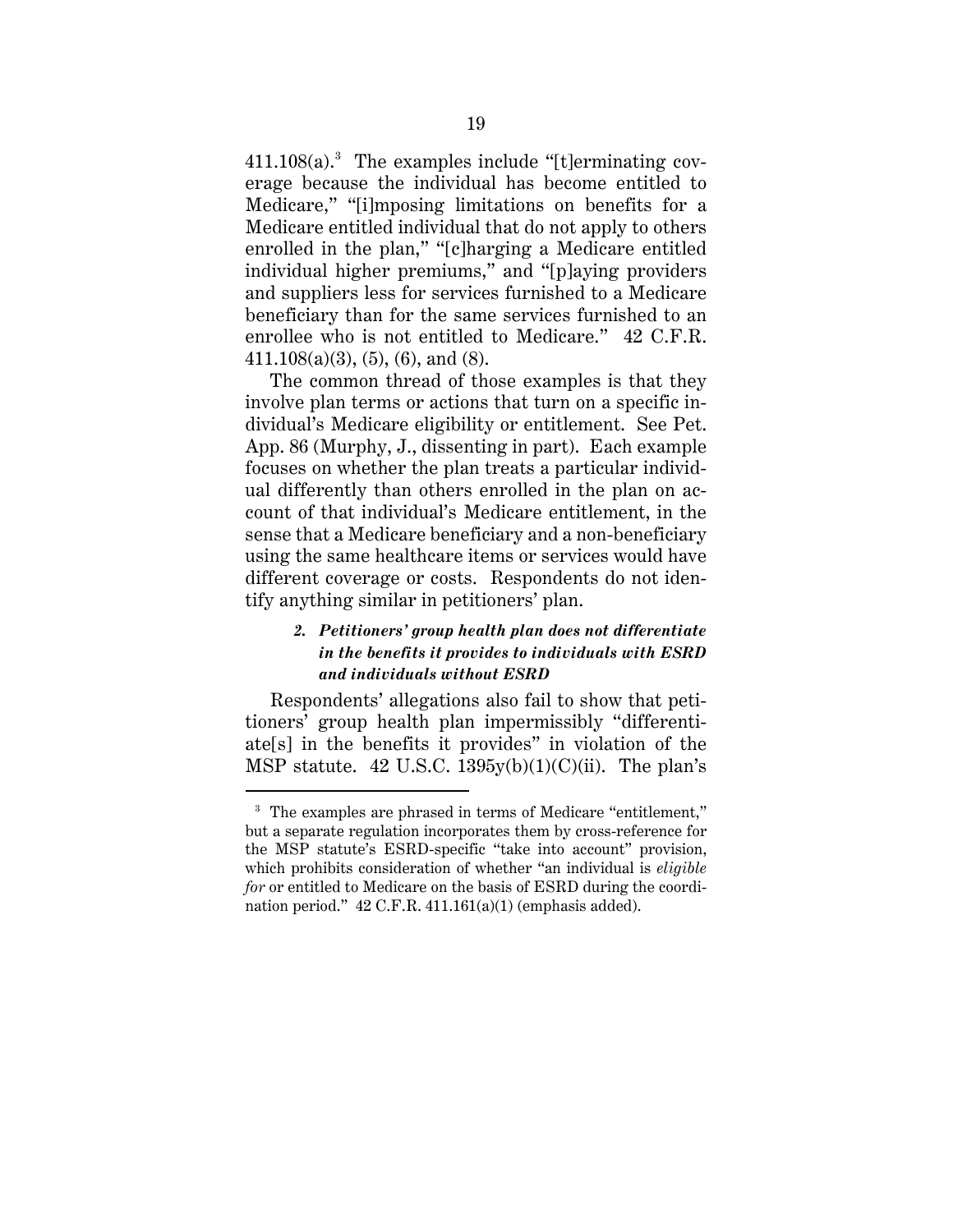outpatient dialysis benefits are the same for all individuals. And uniform standard and limitations for dialysis benefits, applicable to all individuals covered by the plan, do not constitute impermissible "differentiat[ion] in \* \* \* benefits." *Ibid.*

a. That conclusion follows straightforwardly from the statutory text. See Pet. App. 71-74 (Murphy, J., dissenting in part); *Amy's Kitchen*, 981 F.3d at 670-671. The statute forbids a group health plan from:

[1] "differentiat[ing] in the benefits it provides"

[2] "between individuals having [ESRD] and other individuals covered by such plan"

[3] "on the basis of the existence of [ESRD], the need for renal dialysis, or in any other manner."

### 42 U.S.C. 1395y(b)(1)(C)(ii).

The first two clauses are satisfied only if the plan provides different benefits ("differentiate[s] in the benefits it provides") as between two groups: individuals with ESRD and individuals without ESRD. 42 U.S.C.  $1395y(b)(1)(C)(ii)$ . And the third clause provides that such arrangements are impermissible when the differing treatment of the two groups occurs on the basis of the existence of ESRD, on the basis of the need for dialysis, or "in any other manner." *Ibid.*; cf. *Amy's Kitchen*, 981 F.3d at 671 (reading the provision to mean that a group health plan "may not provide differing benefits to persons with ESRD than to other insureds, no matter the reason and no matter the manner"). The only form of differential treatment that the statute permits is paying benefits secondary to Medicare after the 30-month coordination period in the case of individuals with ESRD who become eligible for Medicare on that basis. See  $42$  U.S.C.  $1395y(b)(1)(C)$  ("except that clause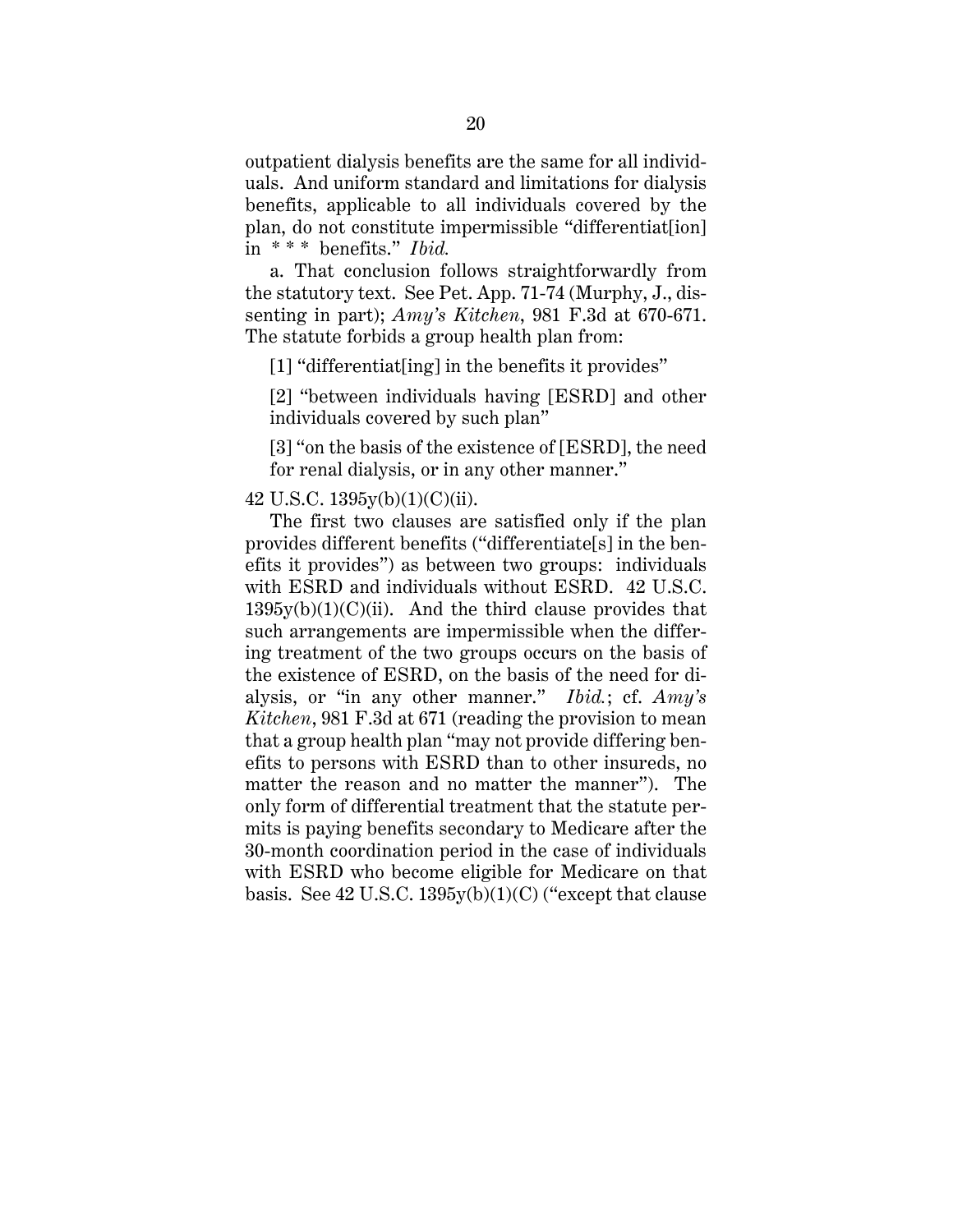(ii) [*i.e.*, the non-differentiation provision] shall not prohibit a plan from paying benefits secondary to [Medicare] when an individual is entitled to or eligible for" benefits under Medicare on the basis of ESRD, "after the end" of the coordination-of-benefits period); see also 42 C.F.R. 411.161(d)(1) (same).

The "pertinent question" is therefore whether petitioners' group health plan "provides differing benefits to persons with ESRD than to all other insureds." *Amy's Kitchen*, 981 F.3d at 671; see Pet. App. 74 (Murphy, J., dissenting in part). It does not. As previously explained, petitioners' plan provides for the same benefits, including outpatient dialysis benefits, for all plan participants, with the exception of paying benefits secondary to Medicare after the 30-month period. See pp. 17-18, *supra*. An individual with ESRD who is covered by the plan, like any other plan participant, is covered at the "Tier II" level of benefits for outpatient dialysis. J.A. 88.

A group health plan would violate the MSP statute's non-differentiation provision if it were to single out plan participants with ESRD for different treatment with respect to the benefits afforded as compared to other individuals covered by the plan, such as by imposing a different set of co-payments or covering a different set of services. And, unlike the take-into-account provision, the plan is prohibited from engaging in such differentiation in benefits at *any* time, not simply during the 30 month coordination period, and for *any* individual with ESRD, not simply one who is entitled to Medicare as a result of ESRD. The two provisions are thus complementary and overlapping. See *Amy's Kitchen*, 981 F.3d at 670. And neither one is violated here.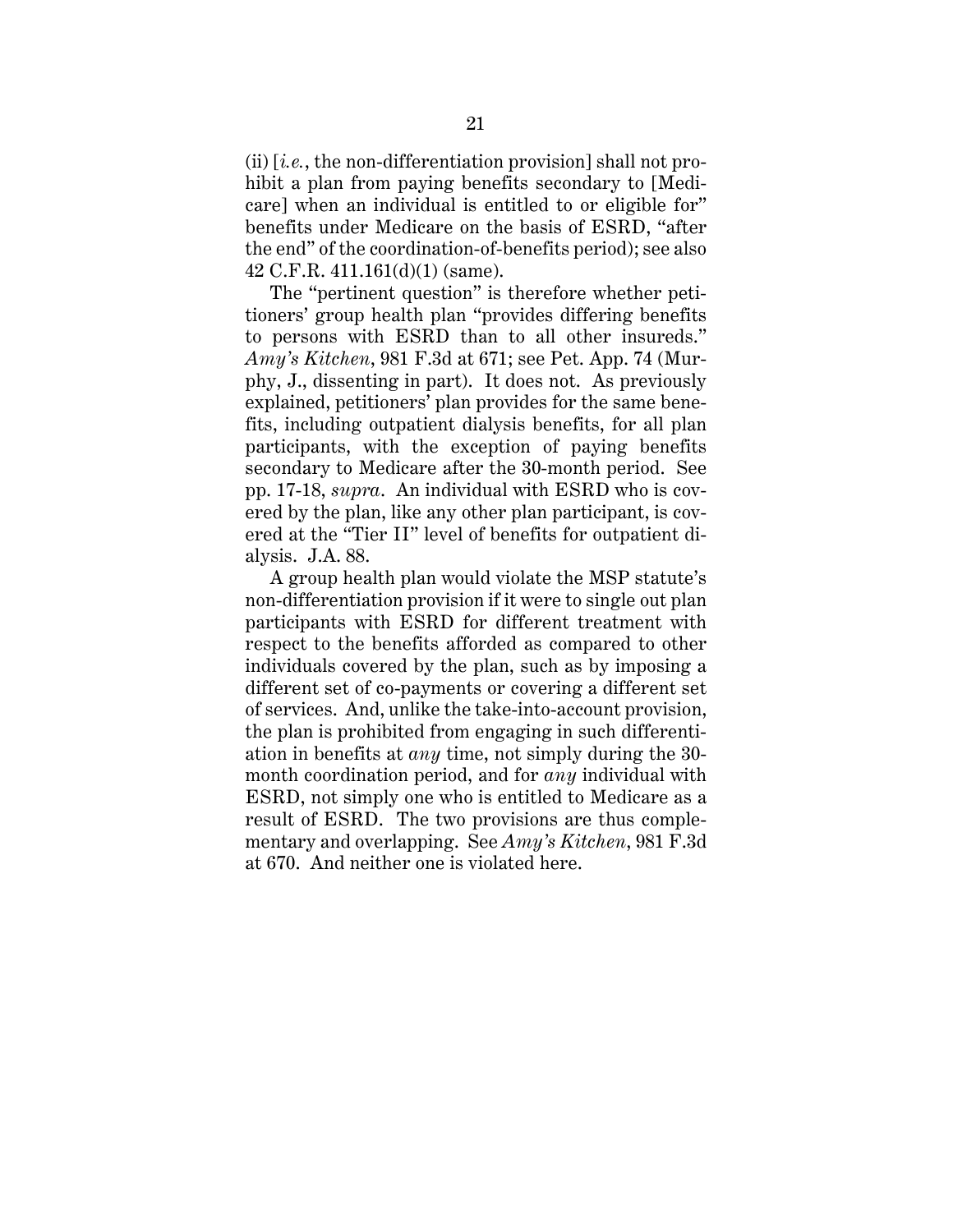b. In reaching a contrary conclusion, the court of appeals emphasized that the provision barring differentiation in benefits lists three ways in which it can be violated, one of which is differentiation on the basis of "the need for renal dialysis."  $42 \text{ U.S.C. } 1395 \text{y(b)}(1)(\text{C)}$ (ii); see Pet. App. 42-43. The court reasoned that "a principal, distinguishing feature of being diagnosed with ESRD is one's significant need for dialysis," and that a plan therefore violates the non-differentiation provision if it "target[s]" dialysis itself. Pet. App. 43.

That reasoning is unsound. The reference to dialysis on which the court of appeals focused specifies one of the impermissible *bases* for differentiation in benefits. Here, however, the plan does not differentiate in the benefits (including dialysis benefits) it provides to individuals with ESRD and individuals without ESRD. On the face of the plan, the dialysis benefits are the same for all. The clause referring to impermissible differentiation "on the basis of \* \* \* the need for renal dialysis," 42 U.S.C. 1395y(b)(1)(C)(ii), comes into play only if some differentiation in benefits occurs, and the question is whether the differentiation has occurred on an impermissible basis. To illustrate, a group health plan may differentiate between individuals in the benefits it provides in lawful ways, such as by providing more generous benefits to employees with longer tenures. See 42 C.F.R.  $411.108(b)(1)$ . If, as a result of doing so, the plan happens to provide different dialysis benefits to some individuals with ESRD and some individuals without ESRD, the plan has not violated the non-differentiation provision because the differentiation was on the basis of tenure, not on the basis of "the need for renal dialysis." 42 U.S.C. 1395y(b)(1)(C)(ii).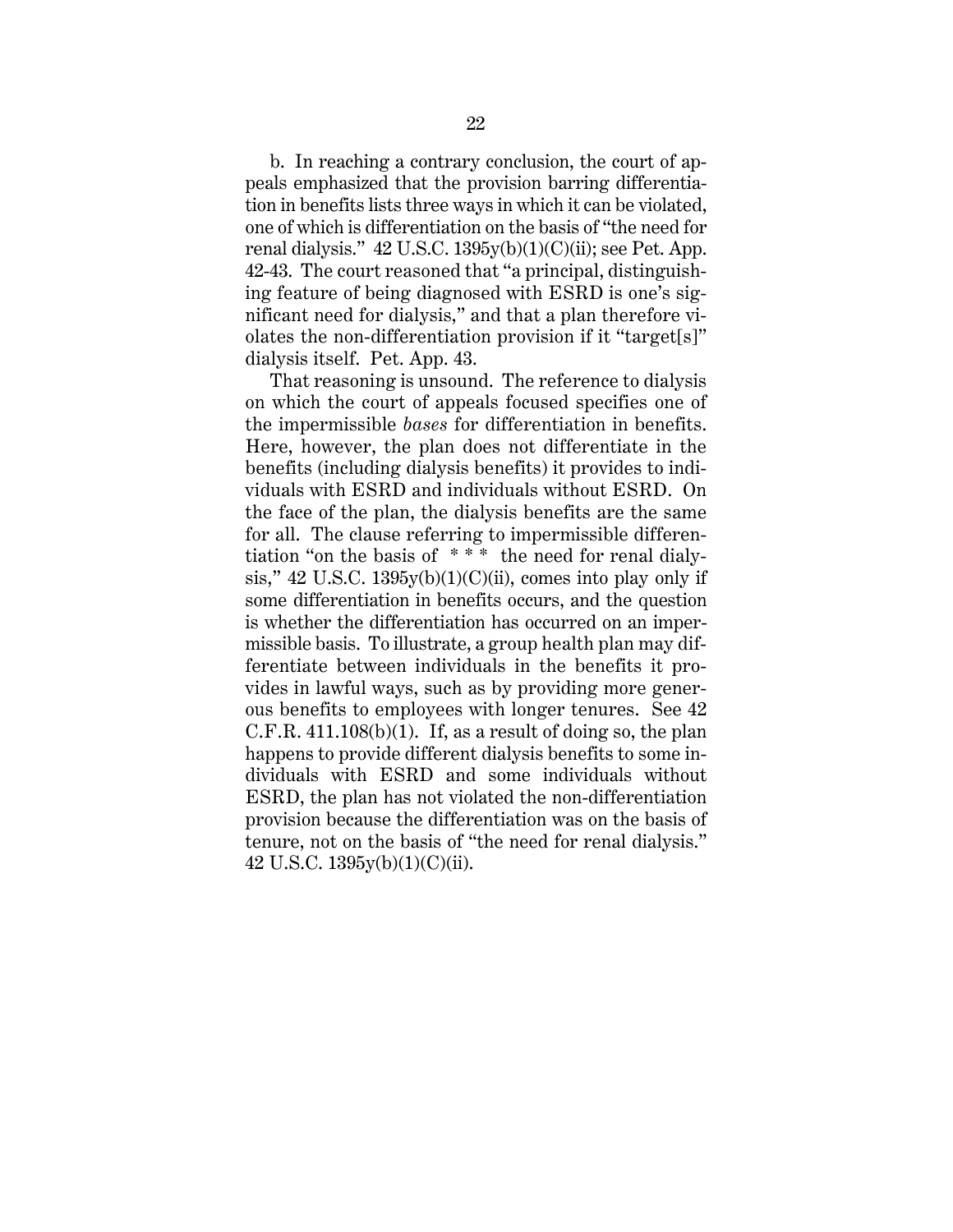More broadly, the MSP statute does not dictate any precise level of dialysis benefits. Indeed, the text of the non-differentiation provision presupposes a preexisting set of benefits determined by the plan itself. See 42 U.S.C.  $1395y(b)(1)(C)(ii)$  ("[a] group health plan \* \* \* may not differentiate in the *benefits it provides*") (emphasis added). Accordingly, any allegation that a plan provides insufficiently generous coverage for outpatient dialysis does not, standing alone, state a claim for a violation of the MSP statute.

The broader context and purpose of the MSP statute confirm that interpretation. See, *e.g.*, *FDA* v. *Brown & Williamson Tobacco Corp.*, 529 U.S. 120, 133 (2000) ("It is a 'fundamental canon of statutory construction that the words of a statute must be read in their context and with a view to their place in the overall statutory scheme.'") (citation omitted). The MSP statute is designed to control costs in the Medicare program by making Medicare the secondary payer to other available insurance. See pp. 2-3, *supra*. To be sure, the provision barring differentiation in benefits goes beyond that purpose and ensures equal treatment in the benefits a group health plan may provide in this one context. But it does so mainly in service of furthering the MSP statute's primary and secondary payer provisions by barring to that extent an incentive for individuals to drop their group insurance coverage. The MSP statute as a whole is not "a substantive healthcare law" in the sense of directly prescribing specific benefits that a group health plan must provide. Pet. App. 75 (Murphy, J., dissenting in part). It would be anomalous to find in a statute primarily addressing the coordination of benefits a provision requiring a group health plan to provide specific minimum benefits.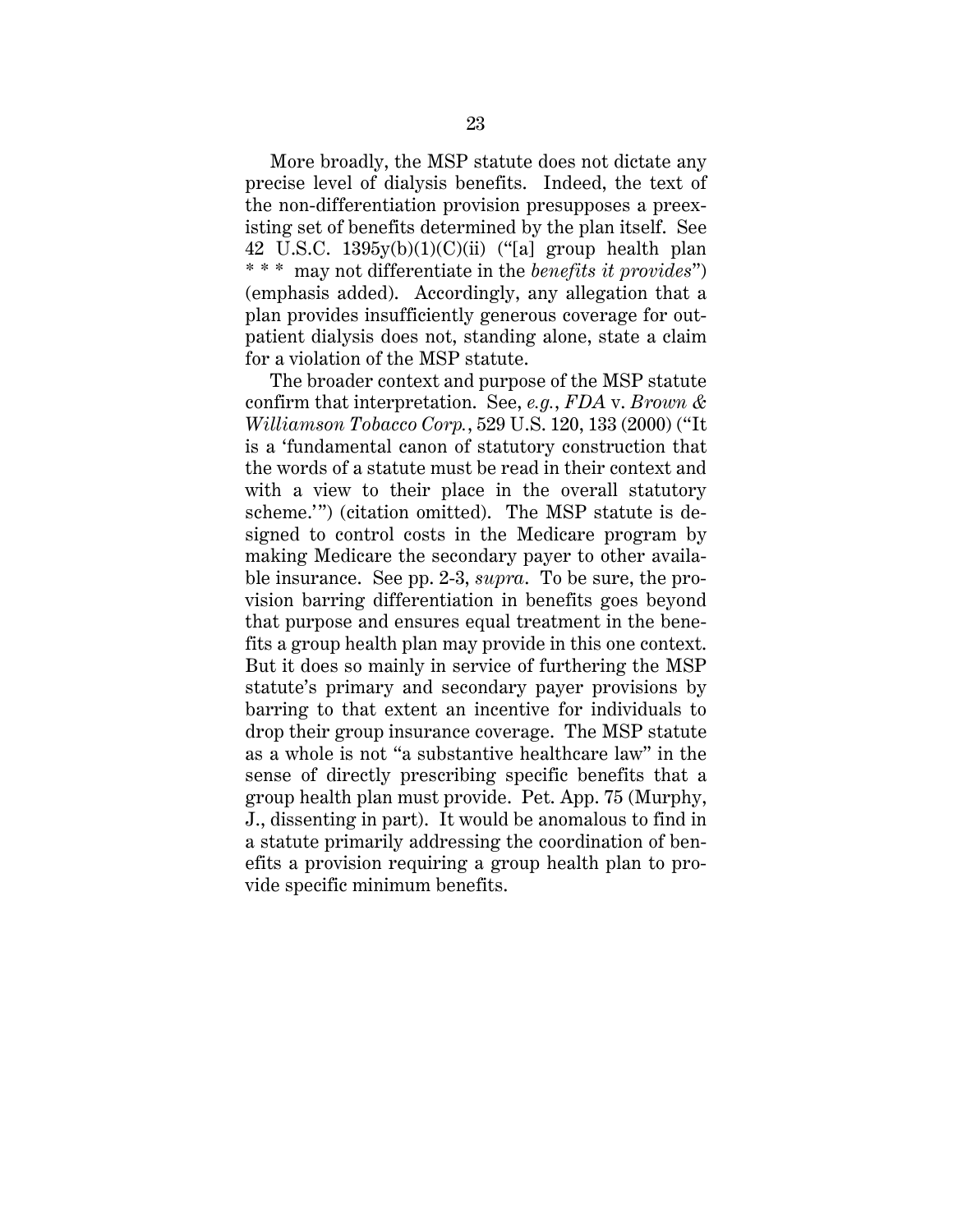The relevant context also includes Congress's overarching decision to make individuals with ESRD eligible for Medicare. 42 U.S.C. 426-1. Group health plans may not impermissibly differentiate in the benefits they provide to individuals with ESRD and those without ESRD. But when a plan limits dialysis benefits for all plan participants on equal terms, individuals with ESRD may avail themselves of Medicare as a secondary payer during the 30-month coordination period. See 42 U.S.C. 1395y(b)(1)(C); 42 C.F.R. 411.162(a)(1). The statutory scheme thus contemplates that some plans may lawfully provide benefits at levels that leave the Medicare program to cover gaps.

c. CMS's implementing regulations further confirm that the non-differentiation provision generally requires that the same benefits be provided to all plan participants without regard to ESRD but does not dictate a particular level of benefits. In fact, the implementing regulations speak directly to the issue:

(c) *Uniform Limitations on particular services permissible*. A plan is not prohibited from limiting covered utilization of a particular service as long as the limitation applies uniformly to all plan enrollees. For instance, if a plan limits its coverage of renal dialysis sessions to 30 per year for all plan enrollees, the plan would not be differentiating in the benefits it provides between plan enrollees who have ESRD and those who do not.

42 C.F.R. 411.161(c). Limiting dialysis coverage to 30 sessions per year may have a disproportionate effect on individuals with ESRD as compared to other individuals without ESRD who need dialysis less frequently or not at all. But the regulation quoted above confirms that the non-differentiation provision does not forbid such a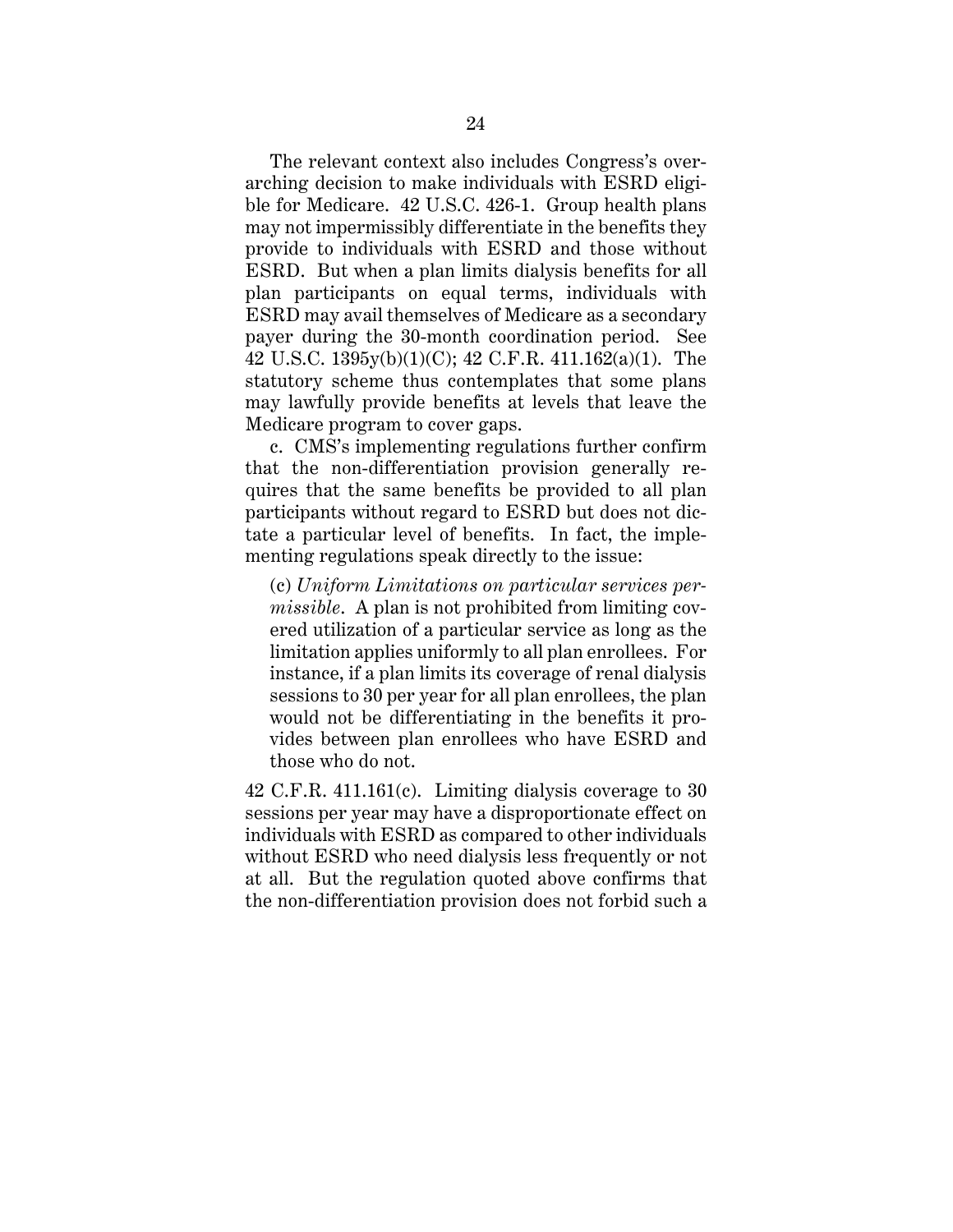limitation, as long as it is applied equally to all individuals enrolled in the plan. Instead, as other examples in the regulations make clear, what the statute forbids is providing different benefits for individuals with ESRD as compared to individuals without ESRD. See 42 C.F.R.  $411.161(b)(2)(i)-(iv).$ 

The court of appeals erred in disregarding the regulation regarding uniform limitations on the theory that the regulation "conflicts with the text" of the MSP statute or other regulations. Pet. App. 50. As to the statute, by its plain terms the non-differentiation provision is implicated only if a group health plan provides different benefits to individuals with ESRD and individuals without ESRD; it follows that *uniform* limitations, applicable equally to all individuals, do not constitute impermissible differentiation. Indeed, in adopting these regulations, the agency understood itself to be merely giving effect to the "clear" and "self-implementing" language of the statute. 60 Fed. Reg. 45,344, 45,359-45,360 (Aug. 31, 1995).

The "internal conflict" in the regulations perceived by the court of appeals is also not a compelling basis for disregarding the uniform-limitations regulation quoted above. Pet. App. 50. The court pointed (*ibid*.) to two other provisions. The first,  $42$  C.F.R.  $411.161(b)(1)$ , merely parallels the statutory language in Section  $1395y(b)(1)(C)(ii)$  prohibiting "differentiate lion] in the benefits" provided to "individuals who have ESRD and others enrolled in the plan," while inserting an extra "or" for readability. The second, 42 C.F.R.  $411.161(b)(2)(v)$ , identifies the following as an example of an action by a group health plan that would be impermissible differentiation: "Failure to cover routine maintenance dialysis or kidney transplants, when a plan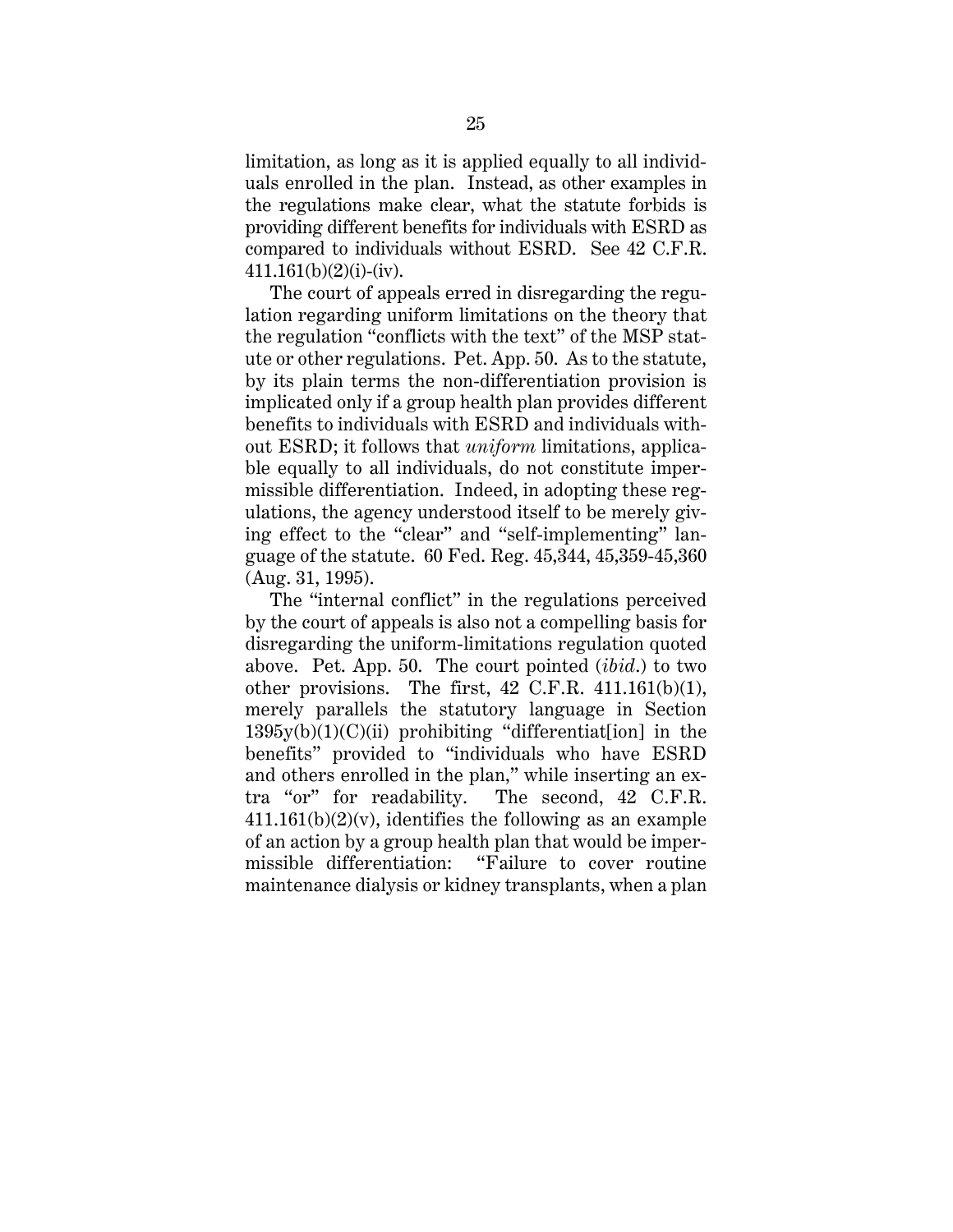covers other dialysis services or other organ transplants." The court took that example to support a theory under which even uniform limitations on dialysis such as not covering "routine maintenance dialysis" for any individual, *ibid.*—may be impermissible if they have a disproportionate effect on individuals with ESRD. Pet. App. 49. Such a reading would be in obvious tension with the adjacent regulation stating that uniform limitations on particular services, including dialysis, are not prohibited.

The regulations should be interpreted "as a coherent whole." *United States* v. *Beggerly*, 524 U.S. 38, 46 (1998); see *Brown & Williamson Tobacco Corp.*, 529 U.S. at 133. To avoid an internal conflict with the unambiguous language of the uniform-limitations regulation, the provision on which the court of appeals focused is better read to mean that a plan may not choose to cover dialysis but then refuse to cover it in the same manner when needed by individuals with ESRD; in other words, the phrase "routine maintenance dialysis" refers here to dialysis sought by individuals with ESRD. 42 C.F.R.  $411.161(b)(2)(v)$ ; cf. Pet. Br. 50. That understanding of the regulation accords with the preceding examples, which focus explicitly on providing different benefits to individuals with ESRD. See  $42$  C.F.R.  $411.161(b)(2)(i)$ -(iv). That understanding also accords with the agency's previously stated view that a group health plan does not violate the non-differentiation provision if it "eliminate[s] coverage for all types of dialysis," but that a plan may not "eliminat[e] dialysis only for ESRD patients." U.S. Gen. Accounting Office, B-252171, *Medicare: Impact of OBRA-90's Dialysis Provisions on Providers*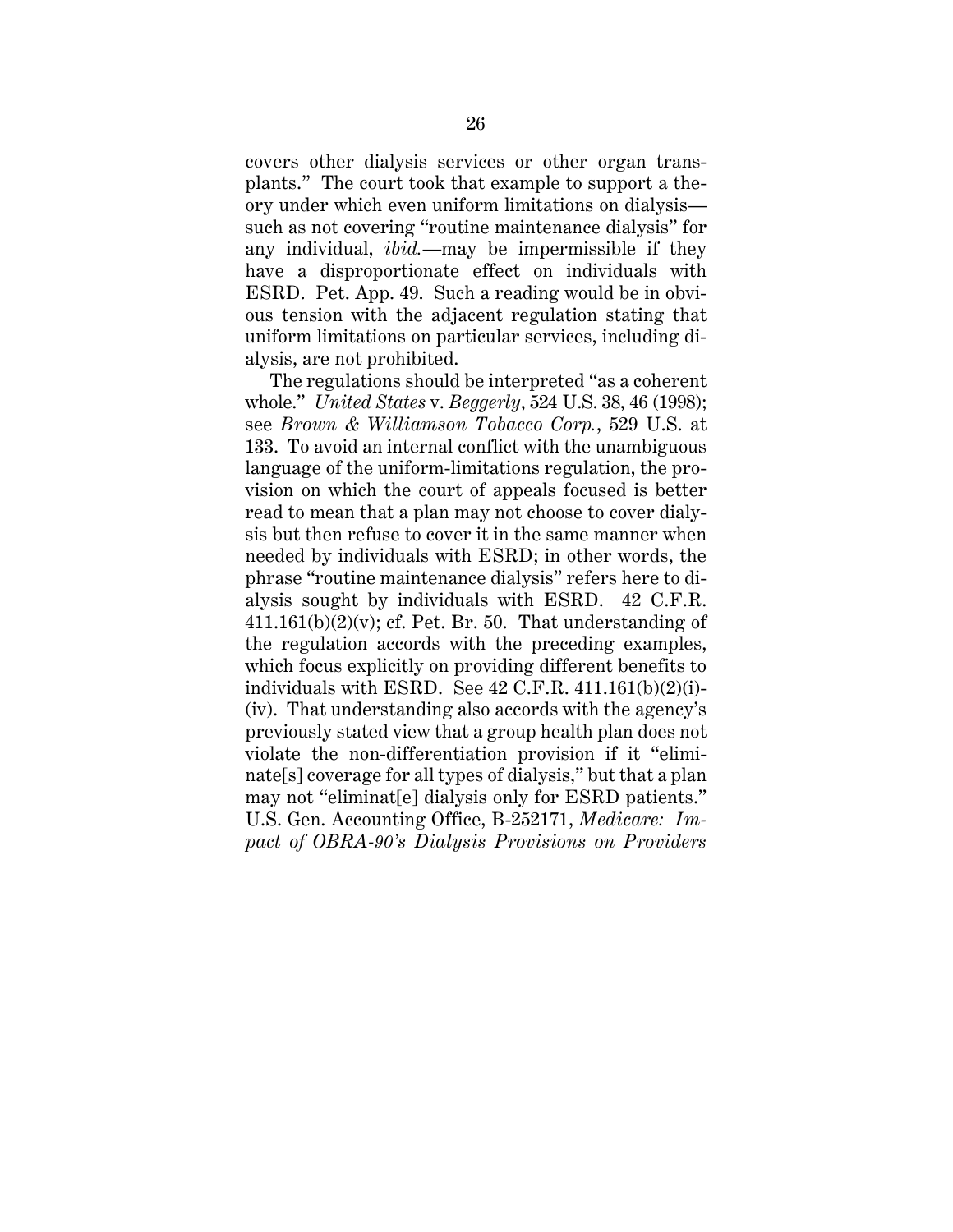*and Beneficiaries* 8 (Apr. 1994) (discussing agency's views). $4$ 

In any event, this case does not involve any alleged failure to cover routine maintenance dialysis, while covering other dialysis.  $42$  C.F.R.  $411.161(b)(2)(v)$ . Respondents' theory is that, although petitioners' plan covers outpatient dialysis, it imposes limitations on that service that disadvantage individuals with ESRD in order to cause them to leave the plan for Medicare. See Pet. App. 3. As the implementing regulations make clear, however, petitioners' group health plan is "not prohibited" from limiting its coverage for outpatient dialysis "as long as the limitation applies uniformly to all plan enrollees." 42 C.F.R. 411.161(c).

### **B. The Court Of Appeals' Contrary View Lacks Merit**

Respondents allege that petitioners' group health plan imposes limitations on benefits for outpatient dialysis services as a proxy for discriminating against individuals with ESRD and that petitioners designed the plan that way to induce individuals with ESRD to drop out of the plan and enroll in Medicare. Compl. ¶¶ 55-59.

<sup>&</sup>lt;sup>4</sup> Section  $411.161(b)(2)(v)$  also states that a group health plan would impermissibly differentiate in the benefits it provides if it were to cover "other organ transplants" but not "kidney transplants."  $42 \text{ C.F.R. } 411.161(b)(2)(v)$ . It is not obvious as a statutory matter why declining to cover kidney transplants while covering other transplants would be impermissible differentiation if the limitation were imposed uniformly on all individuals, and the preamble to the agency's rulemaking does not shed any further light on the matter. See 60 Fed. Reg. at 45,356-45,357. In that limited respect, the regulation may sweep beyond the statute itself. But the transplant example is not directly implicated in this dispute about coverage for dialysis, and the implementing regulations as a whole make clear that the MSP statute does not prohibit uniform limitations on dialysis coverage.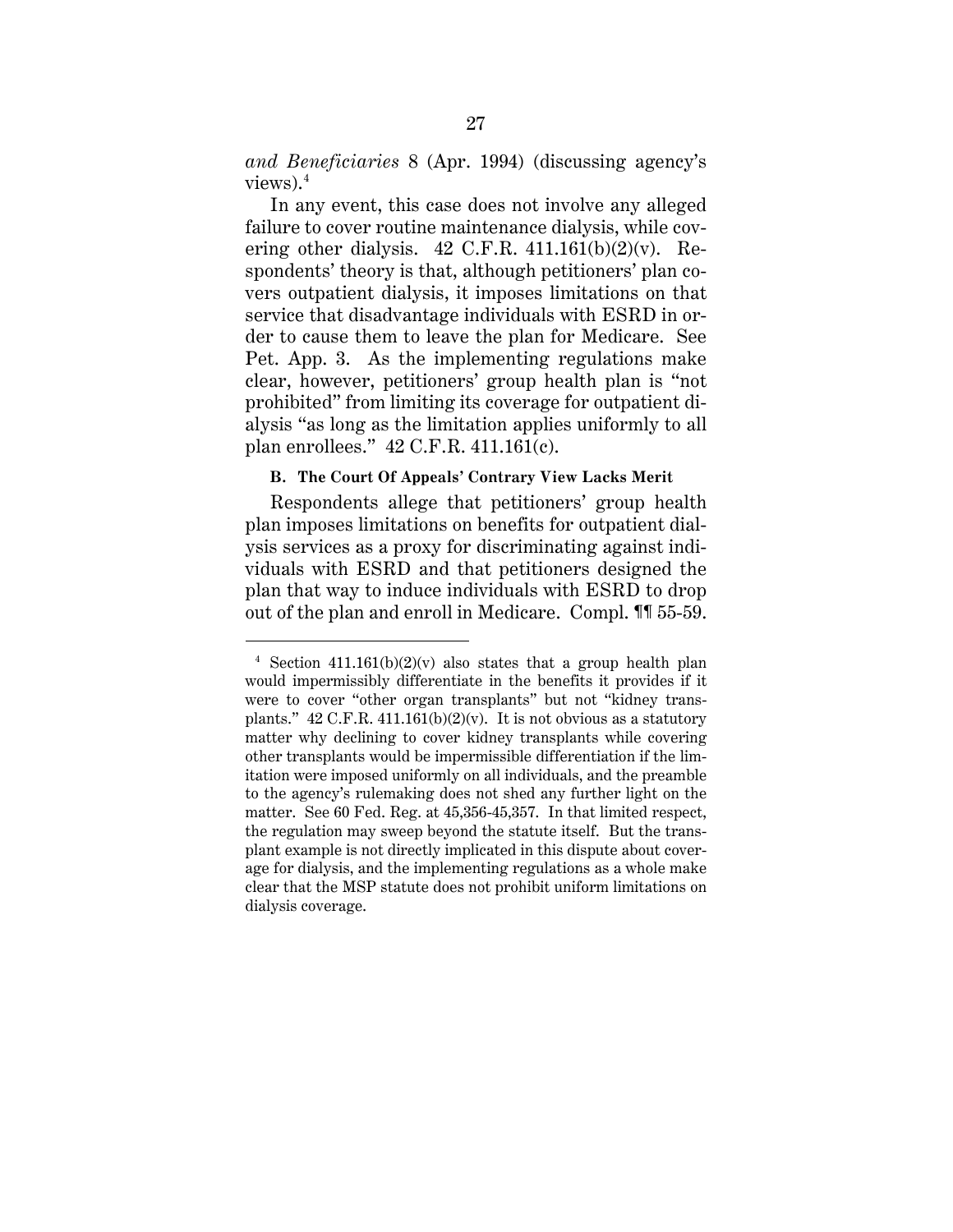The court of appeals was wrong to conclude that respondents' allegations state a claim for a violation of the MSP statute under either a discrimination-by-proxy or a disparate-impact theory. Pet. App. 45, 53. The MSP statute is not a conventional antidiscrimination law. The text and context of the MSP statute are materially different from the civil rights laws that were being interpreted in the body of case law invoked by the court. That mode of analysis is out of place here, and importing it would be unworkable.

## *1. The discrimination-by-proxy theory does not suffice to state a claim, where the plan provides the same benefits to all individuals*

Federal civil rights laws and this Court's precedent construing them distinguish between two theories of liability: "intentional discrimination (known as 'disparate treatment') \* \* \* [and] practices that are not intended to discriminate but in fact have a disproportionately adverse effect on [the protected class] (known as 'disparate impact')." *Ricci* v. *DeStefano*, 557 U.S. 557, 577 (2009). This Court has also concluded that, in some circumstances, the former theory can apply when the intentional discrimination is directed at a "proxy" for the protected class. *Rice* v. *Cayetano*, 528 U.S. 495, 514  $(2000)$ ; see *id.* at 514-515 (concluding that Hawaiian ancestry functioned as "a proxy for race" in a state law, which was therefore an unconstitutional racial classification); cf. *Bray* v. *Alexandria Women's Health Clinic*, 506 U.S. 263, 270 (1993) ("A tax on wearing yarmulkes is a tax on Jews.").

The court of appeals erred in relying on such a "proxy" theory here. Pet. App. 44-45. The MSP statute does not broadly prohibit all "discriminat[ion] against individuals with ESRD," *id.* at 44, but rather prohibits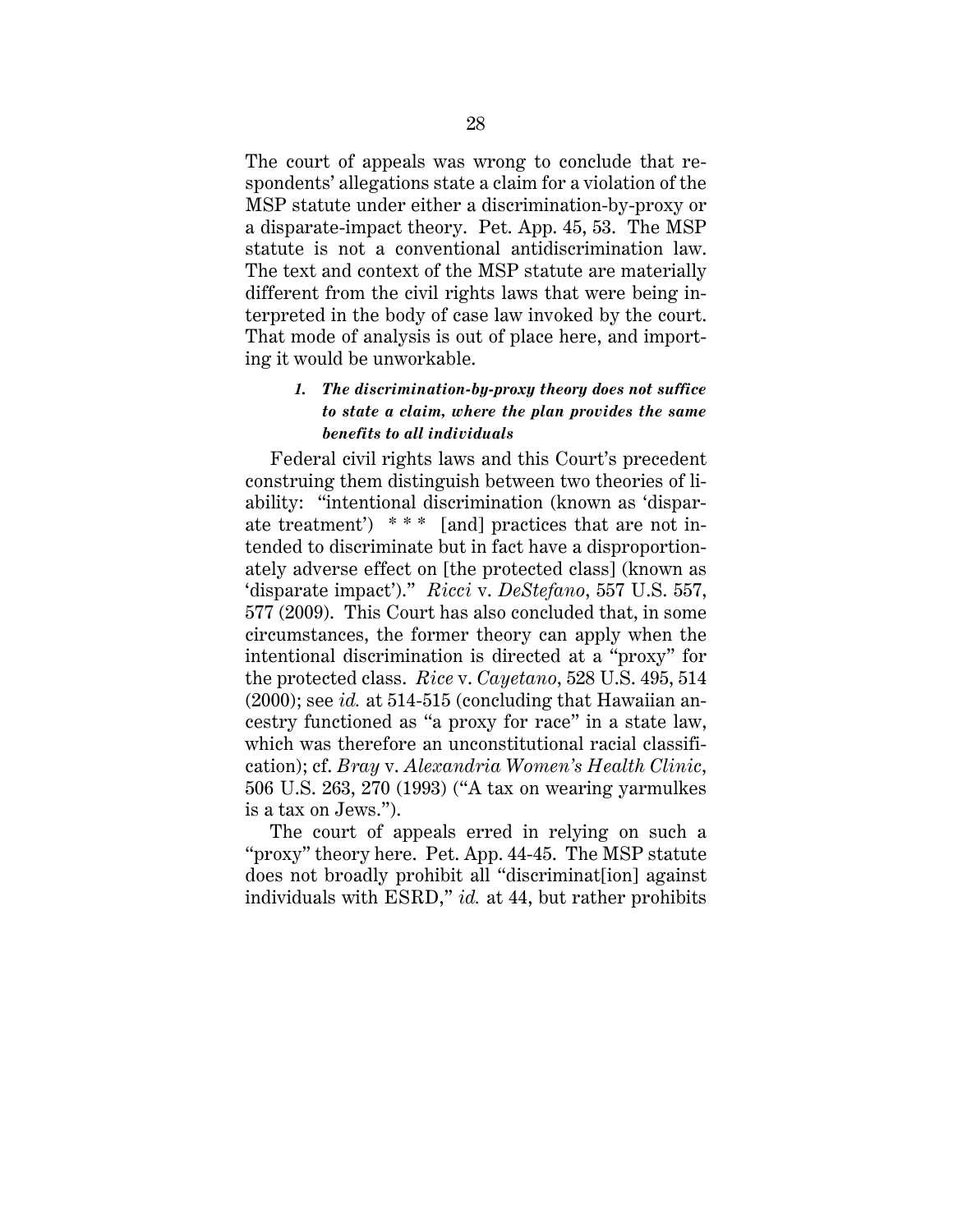only a specific form of differential treatment: providing different benefits to individuals with ESRD as compared to individuals without ESRD. See 42 U.S.C.  $1395y(b)(1)(C)(ii)$  ("may not differentiate in the benefits") it provides"). Limiting dialysis benefits for all individuals equally does not constitute "differentiat[ing] in the benefits" the plan provides, *ibid.*—even if needing frequent outpatient dialysis is viewed as a proxy for having ESRD—because the benefits are the same for all, and the statutory prohibition reaches only the provision of different benefits. Cf. *Cyan, Inc.* v. *Beaver Cnty. Emps. Retirement Fund*, 138 S. Ct. 1061, 1073 (2018) ("Even if Congress could or should have done more, still it 'wrote the statute it wrote—meaning, a statute going so far and no further.'") (quoting *Michigan* v. *Bay Mills Indian Cmty.*, 572 U.S. 782, 794 (2014)).

The court of appeals' approach would substantially alter the operation of the statutory scheme. Whether a group health plan violates the non-differentiation provision in the MSP statute could depend in part on what motivated the adoption of particular levels of dialysis benefits, and the same plan terms could be lawful in some circumstances and unlawful in others—depending on questions of subjective intent. See Pet. App. 52 (endorsing respondents' "motive-based interpretation"). Nothing in the text or history of the MSP statute suggests that Congress sought to draw such lines, or to require CMS to do so, in this context. And CMS's regulatory process for determining whether a plan fails to conform to the MSP statute does not contemplate the kind of factfinding that might be necessary to resolve disputed questions of subjective intent. See 42 C.F.R. 411.110 (basis for determination).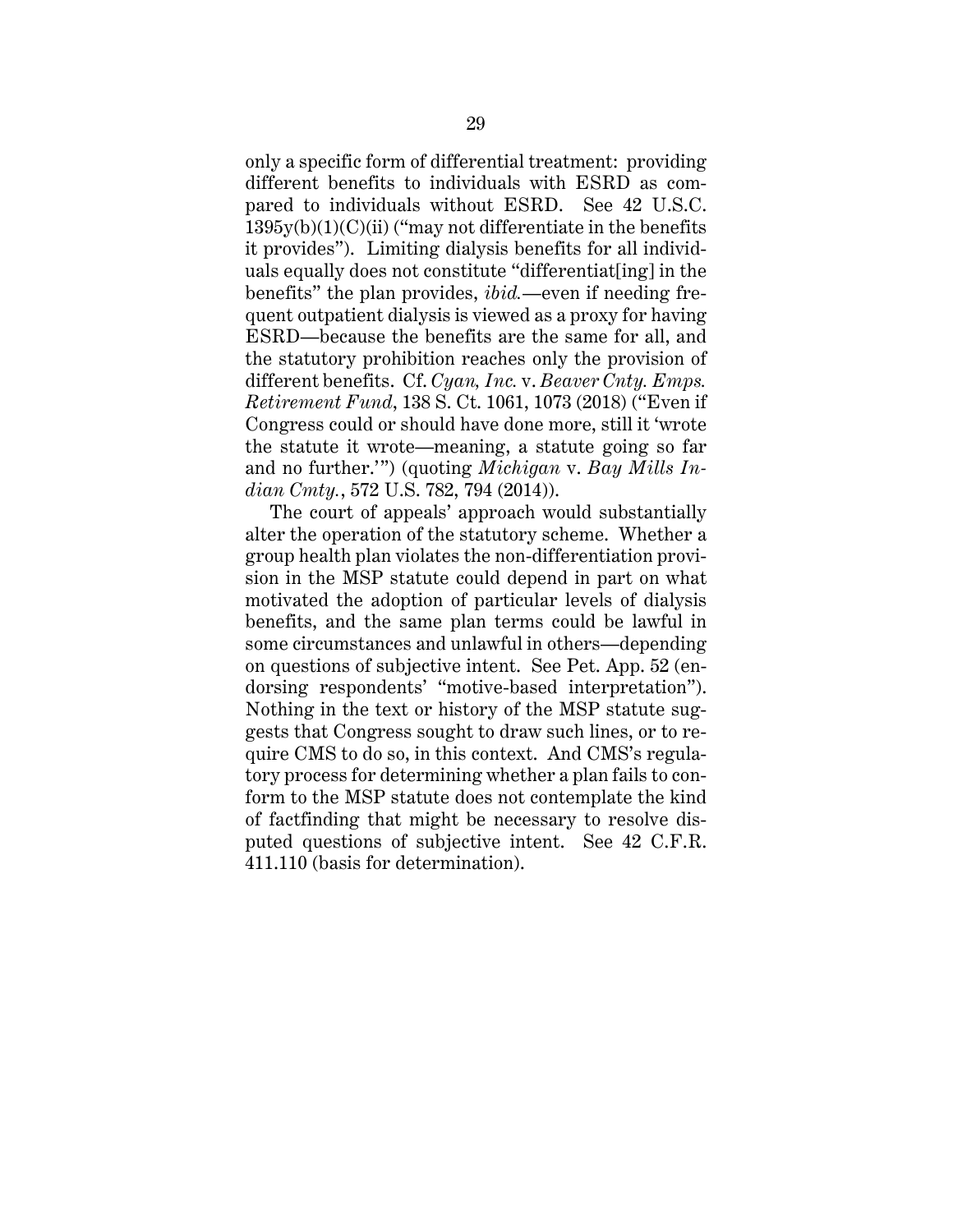## *2. The MSP statute does not create disparate-impact liability for group health plans*

The court of appeals also erred in concluding that the non-differentiation provision creates disparate-impact liability for group health plans. See Pet. App. 45-48. Nothing in the MSP provisions' text, context, or purpose "suggest[s] that Congress intended to sweep in actions that disproportionately affect persons with ESRD under a disparate-impact theory." *Amy's Kitchen*, 981 F.3d at 674; see Pet. App. 67 (Murphy, J., dissenting in part) (explaining that "the statutory text" does not "permit this theory").

The court of appeals emphasized that the statute forbids differentiation "in any other manner," 42 U.S.C.  $1395y(b)(1)(C)(ii)$ , which the court understood to be "results-oriented" language similar to the language of certain civil rights statutes that encompass disparateimpact claims. Pet. App. 46 n.15 (citation omitted); see *id.* at 45-48. But, as the Ninth Circuit persuasively explained, the non-differentiation provision's "text makes clear that the pertinent inquiry remains whether the plan's provisions 'result' in *different benefits for persons with ESRD*, not whether the plan's provisions disproportionately affect persons with ESRD." *Amy's Kitchen*, 981 F.3d at 674-675. This "tightly cabined" provision suggests that Congress was seeking to address "a carefully circumscribed concern" about plans providing different and worse benefits to individuals with ESRD. *Id.* at 675.

## *3. Respondents' contrary interpretation would be unworkable in practice*

Respondents allege that petitioners engaged in intentional discrimination against individuals with ESRD by setting dialysis benefits at an "artificially low" level.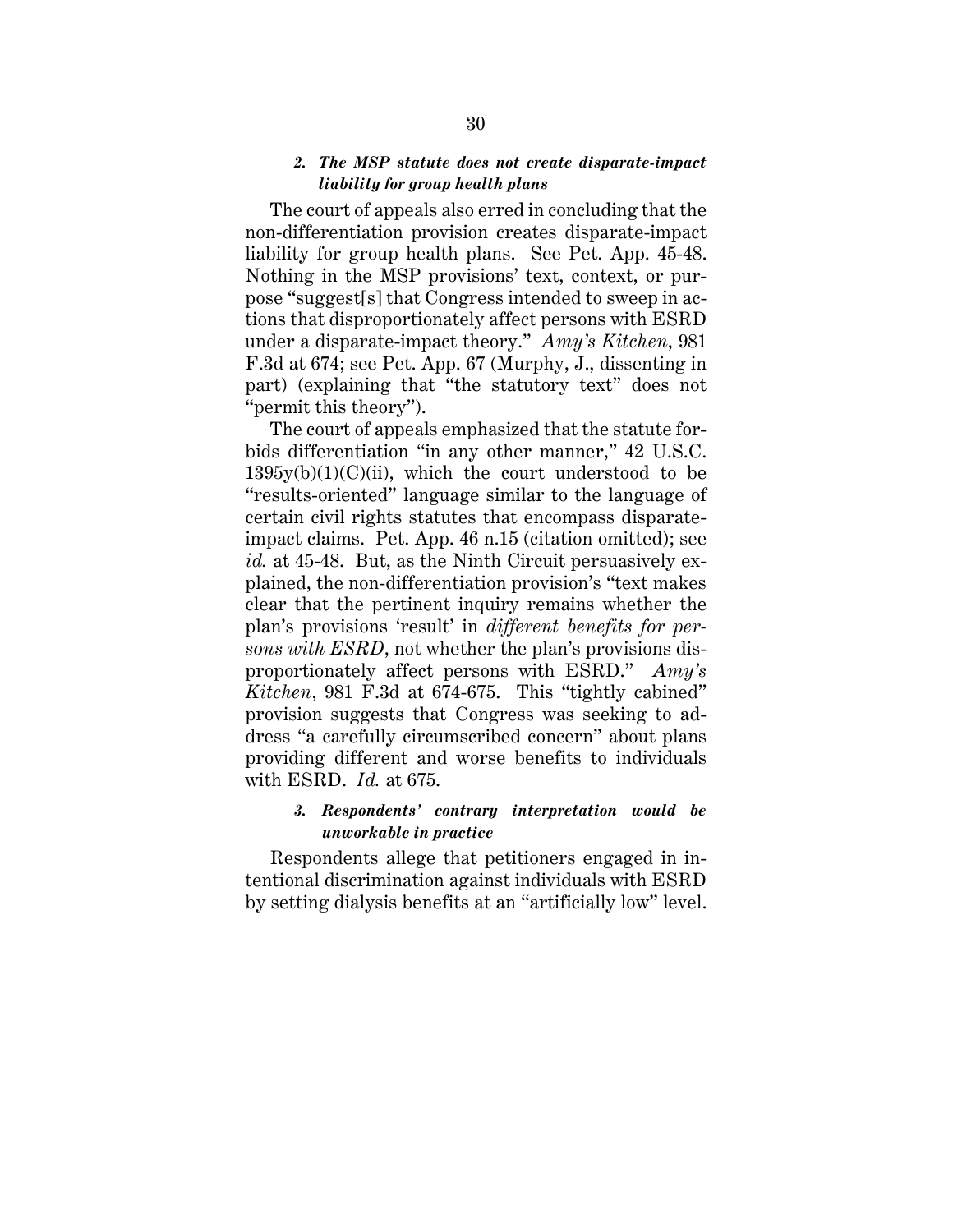Compl. ¶ 56. For all the reasons discussed above, the MSP statute should not be read to prescribe any particular level of dialysis benefits. Adopting respondents' view would also invite a host of practical problems.

The MSP statute does not provide any benchmark for measuring whether the dialysis benefits that a given group health plan provides are "too low." As Judge Murphy explained in his partial dissent, in this context "many services are reimbursed at many different rates." Pet. App. 67; cf. J.A. 87-90 (summary chart of benefits for different services). And the MSP statute does not itself identify a "proper 'comparator[]'" for evaluating whether a plan has set dialysis benefits at unusually low levels in order to single out individuals with ESRD for worse treatment than other individuals covered by the plan. Pet. App. 67 (Murphy, J., dissenting in part). Under respondents' approach, every group health plan would be potentially subject to litigation scrutinizing plan terms that apply uniformly to all participants but that are alleged to have a disproportionate effect on individuals with ESRD—perhaps with an inquiry into the motive for particular coverage and benefits decisions.

Moreover, although this case concerns a group health plan's coverage terms for dialysis, the court of appeals' reasoning would also invite scrutiny of any benefit that provides less robust coverage for any disease or condition that is more prevalent among those with ESRD, as compared to the coverage for different diseases or conditions. To assess whether a group health plan conforms with the court of appeals' construction of the statute, it could be necessary to determine whether, for example, a plan's coverage level for cardiovascular disease creates a disadvantage for individuals with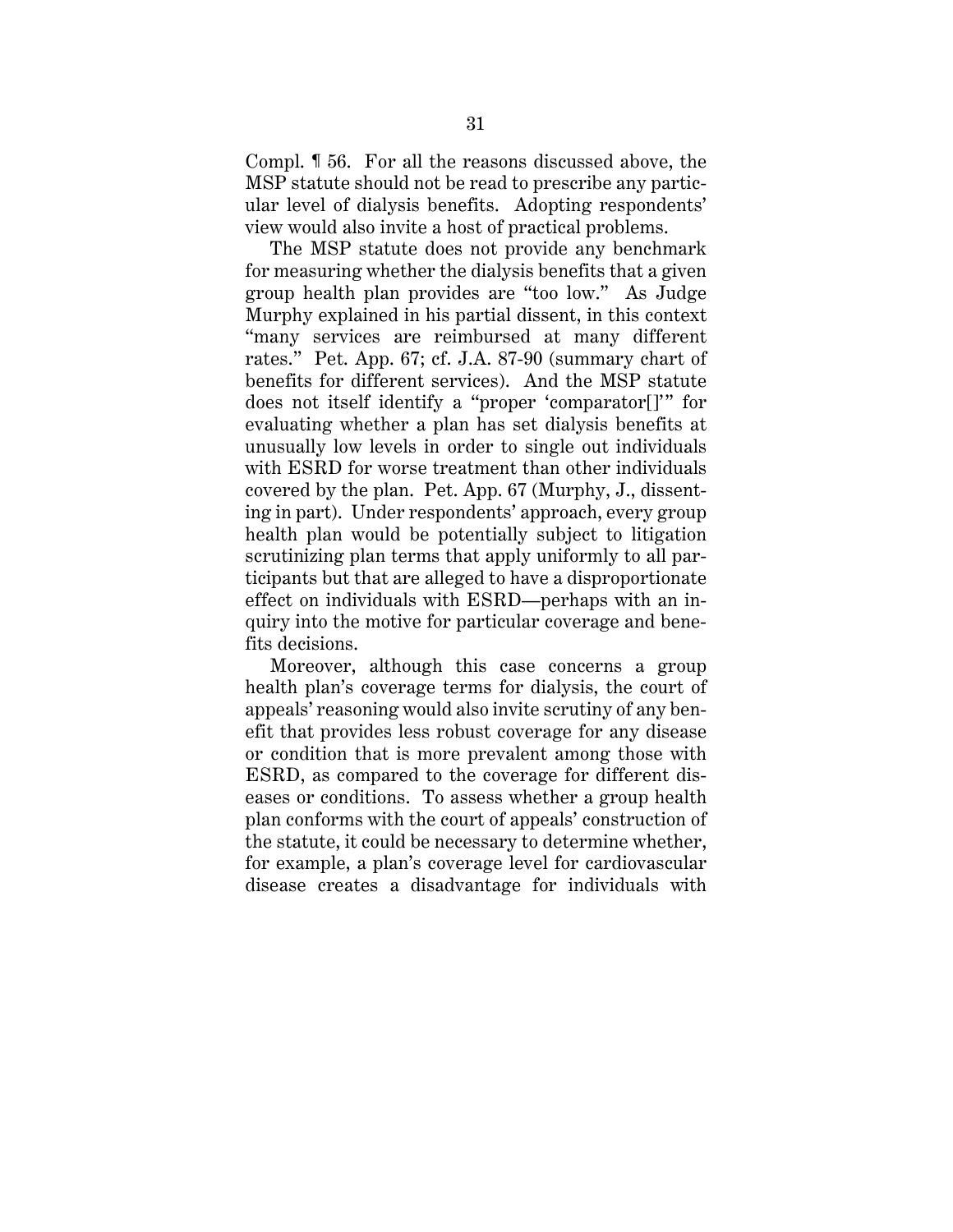ESRD relative to the plan's coverage levels for other diseases. See *Amy's Kitchen*, 981 F.3d at 676. And the MSP statute provides no guideposts for making such determinations.

## *4. Other laws may afford protections to individuals with ESRD*

A determination by this Court that respondents' allegations fail to state a claim for a violation of the MSP statute would not detract from other federal and state laws that may address coverage of dialysis. For example, under the Employee Retirement Income Security Act of 1974 (ERISA), 29 U.S.C. 1001 *et seq.*, although state laws relating to an ERISA plan are ordinarily preempted, 29 U.S.C. 1144(a), state laws regulating insurance are saved from preemption as applied to ERISA plans that are insured rather than self-funded, 29 U.S.C. 1144(b)(2). Under that savings clause, state insurance laws mandating particular benefits may be applied to insurance coverage provided through insured ERISA health plans. *Metropolitan Life Ins. Co.* v. *Massachusetts*, 471 U.S. 724, 739-747 (1985); see *id.* at 730 n.10 (noting example of state-mandated coverage for "outpatient kidney-dialysis coverage"). Although the savings clause does not apply to self-funded group health plans like petitioners' plan, that is a feature of ERISA generally and is not unique to dialysis.

The Patient Protection and Affordable Care Act (Affordable Care Act), Pub. L. No. 111-148, 124 Stat. 119, may also indirectly induce some health insurance issuers to provide dialysis benefits to participants, beneficiaries, and enrollees. In particular, the Affordable Care Act requires health insurance coverage in the individual and small group markets that does not fall within a grandfathering provision to provide "essential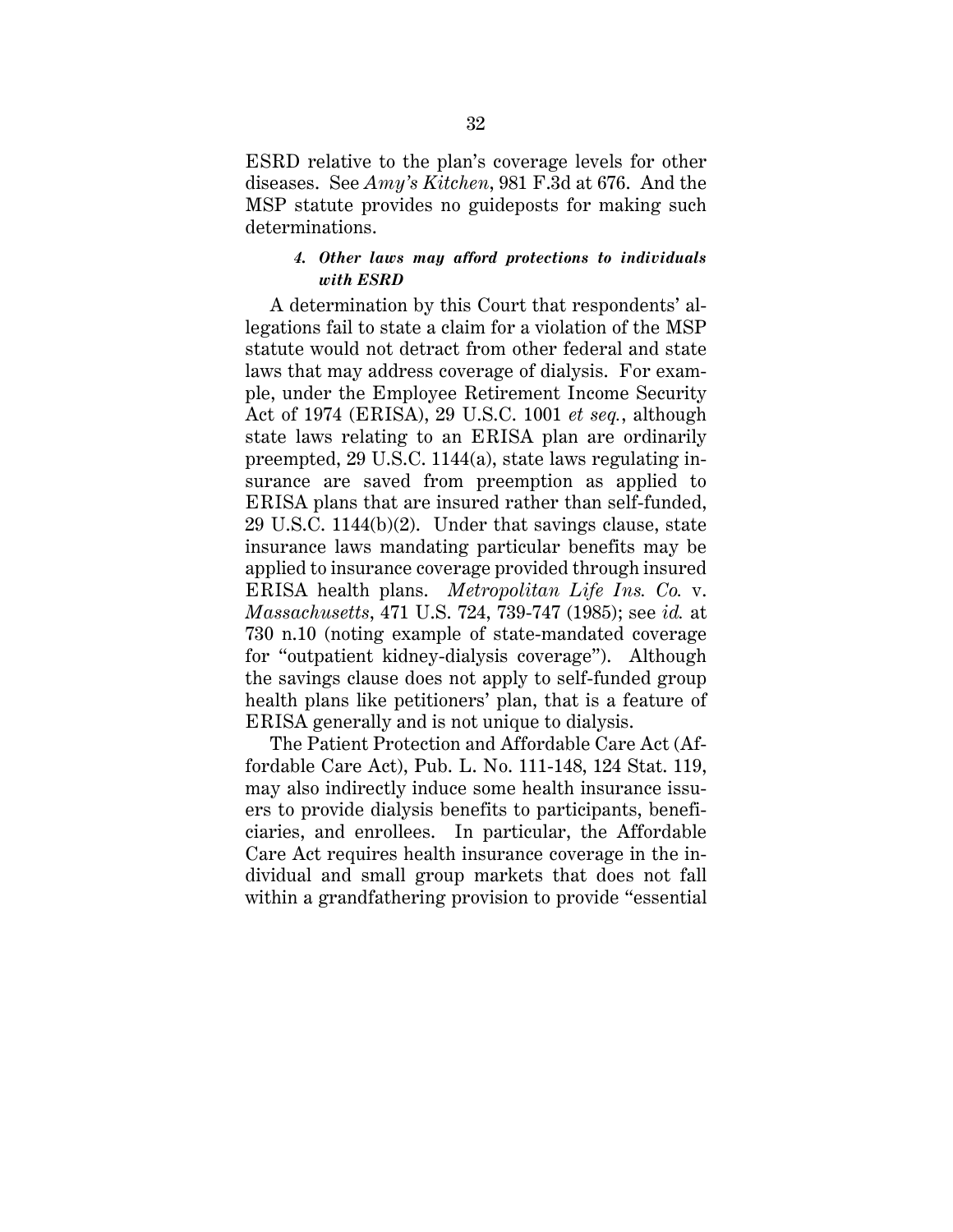health benefits." 42 U.S.C. 300gg-6 and 18022; see 45 C.F.R. Pt. 156, Subpt. B. The package of essential health benefits (EHB) is determined in each State by an EHB-benchmark plan. 45 C.F.R. 156.111. As of 2018, 49 States and the District of Columbia included dialysis benefits in their EHB-benchmark plans. Suzanne M. Kirchoff, Cong. Res. Serv., R45290, *Medicare Coverage of End-Stage Renal Disease (ESRD)* 14 & n.59 (Aug. 16, 2018), https://go.usa.gov/xeJYQ.

ERISA also contains a nondiscrimination provision, 29 U.S.C. 1182, which states that group health plans subject to ERISA—such as petitioners' plan, see Pet. App. 4—"may not establish rules for eligibility (including continued eligibility) of any individual to enroll under the terms of the plan based on" certain "health status-related factors," including disability. 29 U.S.C.  $1182(a)(1)$ . That provision generally does not prohibit a plan from establishing uniform "limitations or restrictions" on plan benefits "for similarly situated individuals." 29 U.S.C.  $1182(a)(2)(B)$ . But if a plan were to impose a limit directed at a particular participant with ESRD—for example, by announcing new limits on dialysis benefits shortly after the participant informed the plan that he had been diagnosed with ESRD—the participant could seek relief under ERISA. See 29 C.F.R.  $2590.702(b)(2)(i)(D)$  (Example 2). Respondents pleaded claims under ERISA in this case, and the court of appeals remanded for further proceedings on two of them. See Pet. App. 39 n.14, 40-41, 54.

\* \* \* \* \*

Respondents' allegations in this case fail to state a claim for a violation of the MSP statute. The statutory text compels that conclusion, and affirming that interpretation of the statute would not deprive individuals